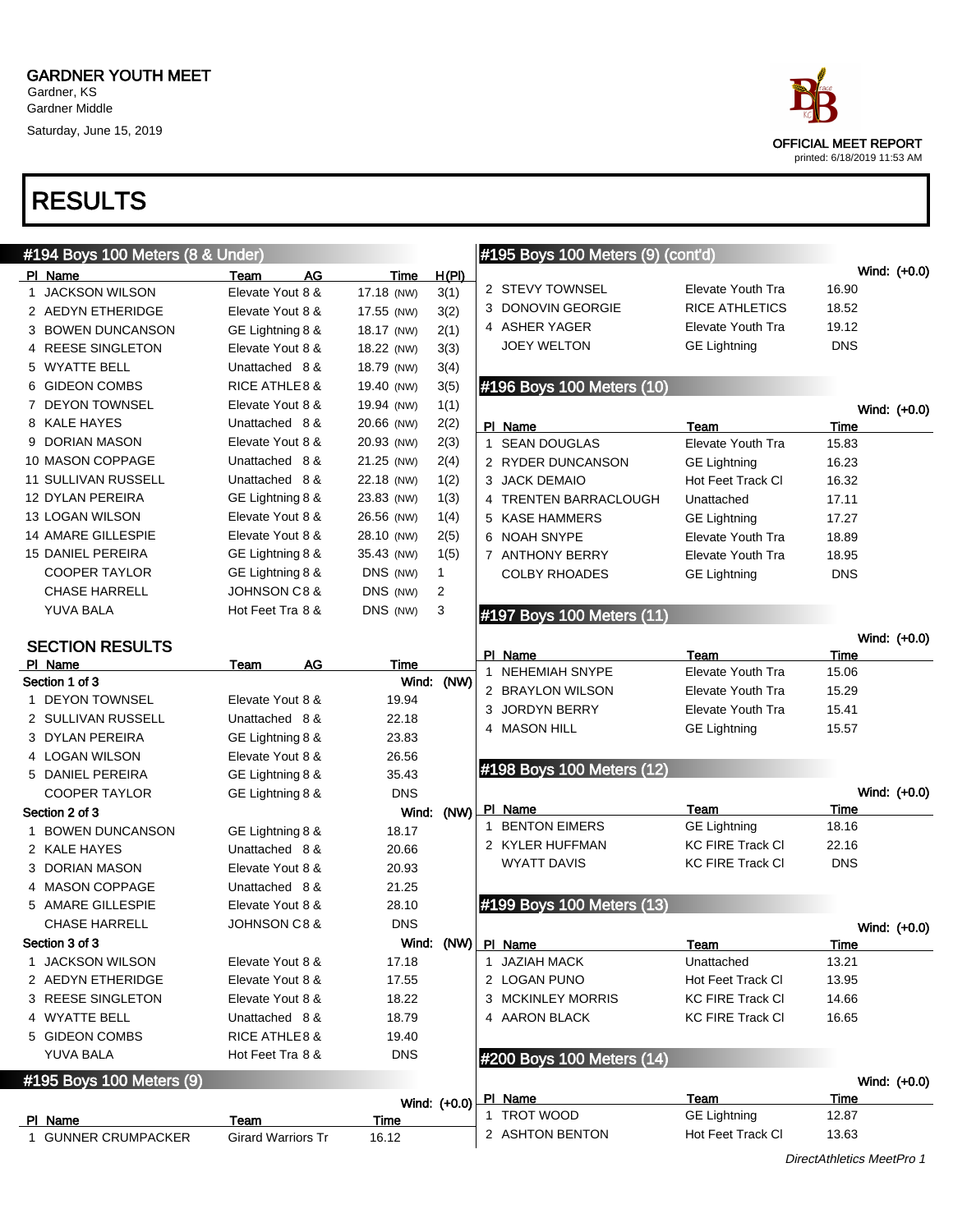Gardner, KS Gardner Middle Saturday, June 15, 2019

| race                                                |
|-----------------------------------------------------|
| OFFICIAL MEET REPORT<br>printed: 6/18/2019 11:53 AM |

| #200 Boys 100 Meters (14) (cont'd) |                               |            |              |      |              | #285 Boys 200 Meters (9)  |                            |               |                |
|------------------------------------|-------------------------------|------------|--------------|------|--------------|---------------------------|----------------------------|---------------|----------------|
|                                    |                               |            | Wind: (+0.0) |      |              |                           |                            |               | Wind: (+0.0)   |
| <b>ANDREW LEACH</b>                | <b>GE Lightning</b>           | <b>DNS</b> |              |      |              | PI Name                   | Team                       | Time          |                |
| ANGEL TERRAZAS                     | <b>GE Lightning</b>           | <b>DNS</b> |              |      | $\mathbf{1}$ | <b>GUNNER CRUMPACKER</b>  | <b>Girard Warriors Tr</b>  | 34.12         |                |
|                                    |                               |            |              |      |              | 2 STEVY TOWNSEL           | Elevate Youth Tra          | 35.31         |                |
| #201 Boys 100 Meters (15-16)       |                               |            |              |      |              | 3 ISAAC MYERS             | <b>Girard Warriors Tr</b>  | 41.20         |                |
| PI Name                            | Team                          | Time       | H(PI)        |      |              | JOEY WELTON               | <b>GE Lightning</b>        | <b>DNS</b>    |                |
| 1 ROBERT AHSENS                    | <b>GE Lightning</b>           | 12.26 (NW) | 2(1)         |      |              |                           |                            |               |                |
| 2 DOUGLAS BROWN                    | <b>Girard Warriors Tr</b>     | 12.53 (NW) | 1(1)         |      |              | #286 Boys 200 Meters (10) |                            |               |                |
| 3 LIAM STRAHAN                     | <b>GE Lightning</b>           | 12.71 (NW) | 1(2)         |      |              |                           |                            |               |                |
| 4 CONNOR GUNDERSON                 | Unattached                    | 13.15 (NW) | 2(2)         |      |              | PI Name                   | Team                       |               | Wind: (+0.0)   |
| 5 BLAKE MOORE                      | <b>GE Lightning</b>           | 13.23 (NW) | 2(3)         |      |              | 1 JACKSON HODGKIN         | <b>KC FIRE Track CI</b>    | Time<br>29.72 |                |
| 6 MICHAEL SALERNO                  | Unattached                    | 13.33 (NW) | 2(4)         |      |              | 2 SEAN DOUGLAS            | <b>Elevate Youth Tra</b>   | 32.33         |                |
| 7 BLAKE RUMFORD                    | Midwest Elite Trac 13.55 (NW) |            | 1(3)         |      |              | 3 JACK DEMAIO             | Hot Feet Track CI          | 34.44         |                |
| 8 BENJAMIN THOMSON                 | <b>KC FIRE Track CI</b>       | 14.57 (NW) | 1(4)         |      |              | TRENTEN BARRACLOUGH       | Unattached                 | 35.90         |                |
| <b>CULLEN MUTZ</b>                 | <b>Girard Warriors Tr</b>     | DNS (NW)   | 1            |      | 5            | <b>KASE HAMMERS</b>       | <b>GE Lightning</b>        | 36.26         |                |
| <b>ANDREW OBERMIER</b>             | Pony Express Tra              | DNS (NW)   | 2            |      |              |                           |                            |               |                |
|                                    |                               |            |              |      |              | #287 Boys 200 Meters (11) |                            |               |                |
| <b>SECTION RESULTS</b>             |                               |            |              |      |              |                           |                            |               |                |
| PI Name                            | Team                          | Time       |              |      |              | PI Name                   | Team                       | Time          | Wind: (+0.0)   |
| Section 1 of 2                     |                               |            | Wind: (NW)   |      |              | 1 GAVIN OTTO              | Elevate Youth Tra          | 31.59         |                |
| DOUGLAS BROWN                      | <b>Girard Warriors Tr</b>     | 12.53      |              |      |              | 2 MASON HILL              | <b>GE Lightning</b>        | 33.10         |                |
| 2 LIAM STRAHAN                     | <b>GE Lightning</b>           | 12.71      |              |      |              |                           |                            |               |                |
| 3 BLAKE RUMFORD                    | Midwest Elite Trac            | 13.55      |              |      |              |                           |                            |               |                |
| 4 BENJAMIN THOMSON                 | <b>KC FIRE Track CI</b>       | 14.57      |              |      |              | #288 Boys 200 Meters (12) |                            |               |                |
| <b>CULLEN MUTZ</b>                 | <b>Girard Warriors Tr</b>     | <b>DNS</b> |              |      |              |                           |                            |               | Wind: (+0.0)   |
| Section 2 of 2                     |                               |            | Wind:        | (NW) |              | PI Name                   | Team                       | Time          |                |
| ROBERT AHSENS                      | <b>GE Lightning</b>           | 12.26      |              |      |              | 1 LOGAN MASLOWSKI         | <b>Pure Talent Elite T</b> | 28.04         |                |
| 2 CONNOR GUNDERSON                 | Unattached                    | 13.15      |              |      |              | <b>BENTON EIMERS</b>      | <b>GE Lightning</b>        | <b>DNS</b>    |                |
| 3 BLAKE MOORE                      | <b>GE Lightning</b>           | 13.23      |              |      |              |                           |                            |               |                |
| 4 MICHAEL SALERNO                  | Unattached                    | 13.33      |              |      |              | #289 Boys 200 Meters (13) |                            |               |                |
| <b>ANDREW OBERMIER</b>             | Pony Express Tra              | <b>DNS</b> |              |      |              |                           |                            |               | Wind: (+0.0)   |
| #202 Boys 100 Meters (17-18)       |                               |            |              |      |              | PI Name                   | Team                       | Time          |                |
|                                    |                               |            | Wind: (+0.0) |      |              | 1 JAZIAH MACK             | Unattached                 | 27.45         |                |
| PI Name                            | Team                          | Time       |              |      |              | 2 SAM CLEVENGER           | <b>Midwest Elite Trac</b>  | 30.92         |                |
| 1 PHILLIP SWANK                    | Midwest Elite Trac            | 12.03      |              |      |              |                           |                            |               |                |
| 2 DAYTON WILLIAMS                  | Unattached                    | 12.36      |              |      |              | #290 Boys 200 Meters (14) |                            |               |                |
| <b>JARET BRUMBACK</b>              | <b>Girard Warriors Tr</b>     | <b>DNS</b> |              |      |              |                           |                            |               | Wind: $(+0.0)$ |
|                                    |                               |            |              |      |              | PI Name                   | Team                       | Time          |                |
| #284 Boys 200 Meters (8 & Under)   |                               |            |              |      |              | 1 BROCK COLHOUR           | KC FIRE Track CI           | 25.29         |                |
|                                    |                               |            | Wind: (+0.0) |      |              | 2 TROT WOOD               | <b>GE Lightning</b>        | 25.62         |                |
| PI Name                            | AG<br>Team                    | Time       |              |      |              | 3 JACKSON PHILLIPS        | Unattached                 | 31.80         |                |
| 1 REESE SINGLETON                  | Elevate Yout 8 &              | 39.30      |              |      |              | <b>ANDREW LEACH</b>       | <b>GE Lightning</b>        | <b>DNS</b>    |                |
| 2 DEYON TOWNSEL                    | Elevate Yout 8 &              | 44.30      |              |      |              | ANGEL TERRAZAS            | <b>GE Lightning</b>        | <b>DNS</b>    |                |
| 3 DORIAN MASON                     | Elevate Yout 8 &              | 47.96      |              |      |              |                           |                            |               |                |
| 4 LOGAN WILSON                     | Elevate Yout 8 &              | 1:27.00    |              |      |              |                           |                            |               |                |
|                                    |                               |            |              |      |              |                           |                            |               |                |
|                                    |                               |            |              |      |              |                           |                            |               |                |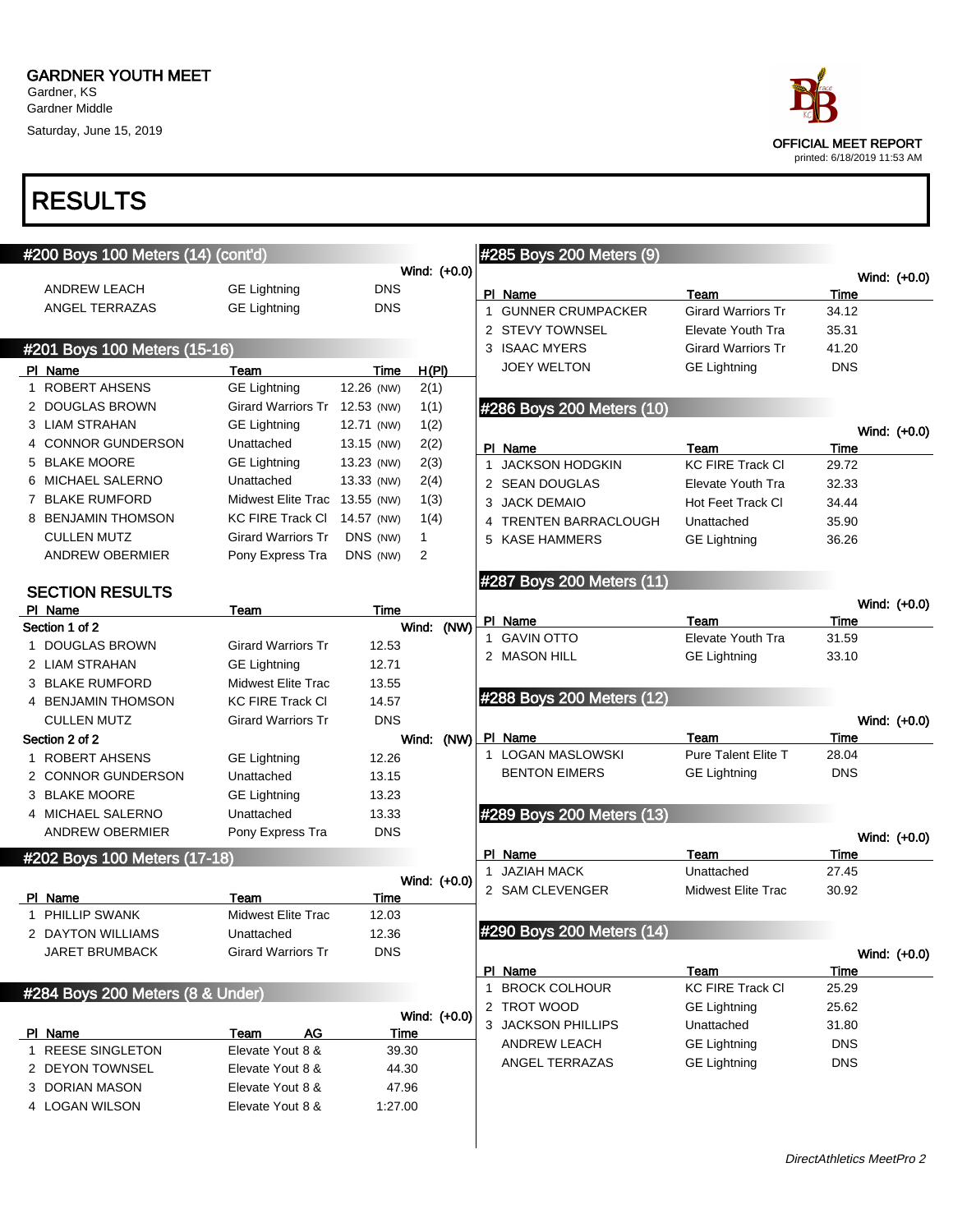Gardner Middle Saturday, June 15, 2019



|                          | #291 Boys 200 Meters (15-16)     |                            |                        | #227 Boys 400 Meters (13)        |                               |                 |  |
|--------------------------|----------------------------------|----------------------------|------------------------|----------------------------------|-------------------------------|-----------------|--|
|                          |                                  |                            | Wind: $(+0.0)$ PI Name |                                  | Team                          | <b>Time</b>     |  |
| PI Name                  |                                  | Team                       | Time                   | 1 LOGAN PUNO                     | Hot Feet Track CI             | 1:04.97         |  |
| 1 JOSHUA HUNTER          |                                  | <b>GE Lightning</b>        | 27.41                  | 2 SAM CLEVENGER                  | Midwest Elite Trac            | 1:06.68         |  |
| 2 BLAKE RUMFORD          |                                  | Midwest Elite Trac         | 27.48                  | 3 MCKINLEY MORRIS                | <b>KC FIRE Track CI</b>       | 1:10.26         |  |
| <b>LIAM STRAHAN</b>      |                                  | <b>GE Lightning</b>        | <b>DNS</b>             |                                  |                               |                 |  |
| <b>ROBERT AHSENS</b>     |                                  | <b>GE Lightning</b>        | <b>DNS</b>             | #228 Boys 400 Meters (14)        |                               |                 |  |
|                          |                                  |                            |                        | PI Name                          | Team                          | Time            |  |
|                          | #292 Boys 200 Meters (17-18)     |                            |                        | 1 BROCK COLHOUR                  | <b>KC FIRE Track CI</b>       | 56.81           |  |
|                          |                                  |                            | Wind: (+0.0)           | 2 TROT WOOD                      | <b>GE Lightning</b>           | 57.69           |  |
| PI Name                  |                                  | Team                       | Time                   | 3 JORDAN RIDER                   | <b>KC FIRE Track CI</b>       | 1:03.88         |  |
| 1 PHILLIP SWANK          |                                  | <b>Midwest Elite Trac</b>  | 24.30                  |                                  |                               |                 |  |
|                          |                                  |                            |                        | #229 Boys 400 Meters (15-16)     |                               |                 |  |
|                          | #222 Boys 400 Meters (8 & Under) |                            |                        | PI Name                          | Team                          | <b>Time</b>     |  |
| PI Name                  |                                  | AG<br>Team                 | Time                   | 1 LIAM STRAHAN                   | <b>GE Lightning</b>           | 56.79           |  |
| 1 AEDYN ETHERIDGE        |                                  | Elevate Yout 8 &           | 1:23.50                | 2 JOSHUA HUNTER                  | <b>GE Lightning</b>           | 58.57           |  |
| 2 REECE MILLER           |                                  | Team United 8 &            | 1:27.34                |                                  |                               |                 |  |
| 3 YUVA BALA              |                                  | Hot Feet Tra 8 &           | 1:30.91                | #230 Boys 400 Meters (17-18)     |                               |                 |  |
| 4 CAMDEN MASON           |                                  | Elevate Yout 8 &           | 1:38.98                |                                  |                               |                 |  |
| 5 AMARE GILLESPIE        |                                  | Elevate Yout 8 &           | 2:28.41                | PI Name<br>1 JAKE HIGGS          | Team<br>Pure Talent Elite T   | Time            |  |
| <b>CAMERON CAY</b>       |                                  | Team United 8 &            | <b>DNS</b>             |                                  |                               | 55.20           |  |
|                          |                                  |                            |                        |                                  |                               |                 |  |
|                          | #223 Boys 400 Meters (9)         |                            |                        | #266 Boys 800 Meters (8 & Under) |                               |                 |  |
| PI Name                  |                                  | Team                       | Time                   | PI Name<br>1 REECE MILLER        | AG<br>Team<br>Team United 8 & | Time<br>3:24.08 |  |
| 1 ASHER YAGER            |                                  | <b>Elevate Youth Tra</b>   | 1:27.87                | 2 SETH LAWSON                    | Girard Warri 8 &              | 4:26.44         |  |
|                          |                                  |                            |                        | 3 JESSE SPARKS                   | Unattached 8 &                | 4:26.90         |  |
|                          | #224 Boys 400 Meters (10)        |                            |                        | <b>CAMERON CAY</b>               | Team United 8 &               | <b>DNS</b>      |  |
| PI Name                  |                                  | Team                       | <b>Time</b>            |                                  |                               |                 |  |
| 1 CALEB SOBELMAN         |                                  | Hot Feet Track CI          | 1:15.26                |                                  |                               |                 |  |
| 2 KASE HAMMERS           |                                  | <b>GE Lightning</b>        | 1:16.34                | #267 Boys 800 Meters (9)         |                               |                 |  |
| 3 JACK DEMAIO            |                                  | Hot Feet Track CI          | 1:18.36                | PI Name                          | Team                          | <b>Time</b>     |  |
| <b>JACKSON HODGKIN</b>   |                                  | <b>KC FIRE Track CI</b>    | <b>DNS</b>             | 1 JACKSON COLE                   | Unattached                    | 3:05.10         |  |
|                          |                                  |                            |                        |                                  |                               |                 |  |
|                          | #225 Boys 400 Meters (11)        |                            |                        | #268 Boys 800 Meters (10)        |                               |                 |  |
|                          |                                  |                            |                        | PI Name                          | Team                          | Time            |  |
| PI Name<br>1 WAYLEN BELL |                                  | Team<br>Unattached         | Time<br>1:12.28        | 1 CALEB SOBELMAN                 | Hot Feet Track CI             | 2:59.60         |  |
| 2 NEHEMIAH SNYPE         |                                  | Elevate Youth Tra          |                        | 2 KENNAN BEATTY                  | Pure Talent Elite T           | 3:12.03         |  |
| 3 JAYCE MOURNING         |                                  | <b>Midwest Elite Trac</b>  | 1:15.51<br>1:18.11     |                                  |                               |                 |  |
|                          |                                  |                            |                        | #269 Boys 800 Meters (11)        |                               |                 |  |
|                          |                                  |                            |                        | PI Name                          | Team                          | Time            |  |
|                          | #226 Boys 400 Meters (12)        |                            |                        | 1 JACOB DSOUZA                   | JOHNSON COUN                  | 2:59.58         |  |
| PI Name                  |                                  | Team                       | <b>Time</b>            | 2 JAYCE MOURNING                 | Midwest Elite Trac            | 3:03.20         |  |
| 1 LOGAN MASLOWSKI        |                                  | <b>Pure Talent Elite T</b> | 1:05.19                |                                  |                               |                 |  |
| 2 PRESTON MEITNER        |                                  | <b>Team United Stars</b>   | 1:15.45                | #270 Boys 800 Meters (12)        |                               |                 |  |
|                          |                                  |                            |                        | PI Name                          | Team                          | Time            |  |
|                          |                                  |                            |                        | 1 LOGAN MASLOWSKI                | <b>Pure Talent Elite T</b>    | 2:43.33         |  |
|                          |                                  |                            |                        | 2 PRESTON MEITNER                | <b>Team United Stars</b>      | 2:55.12         |  |
|                          |                                  |                            |                        |                                  |                               |                 |  |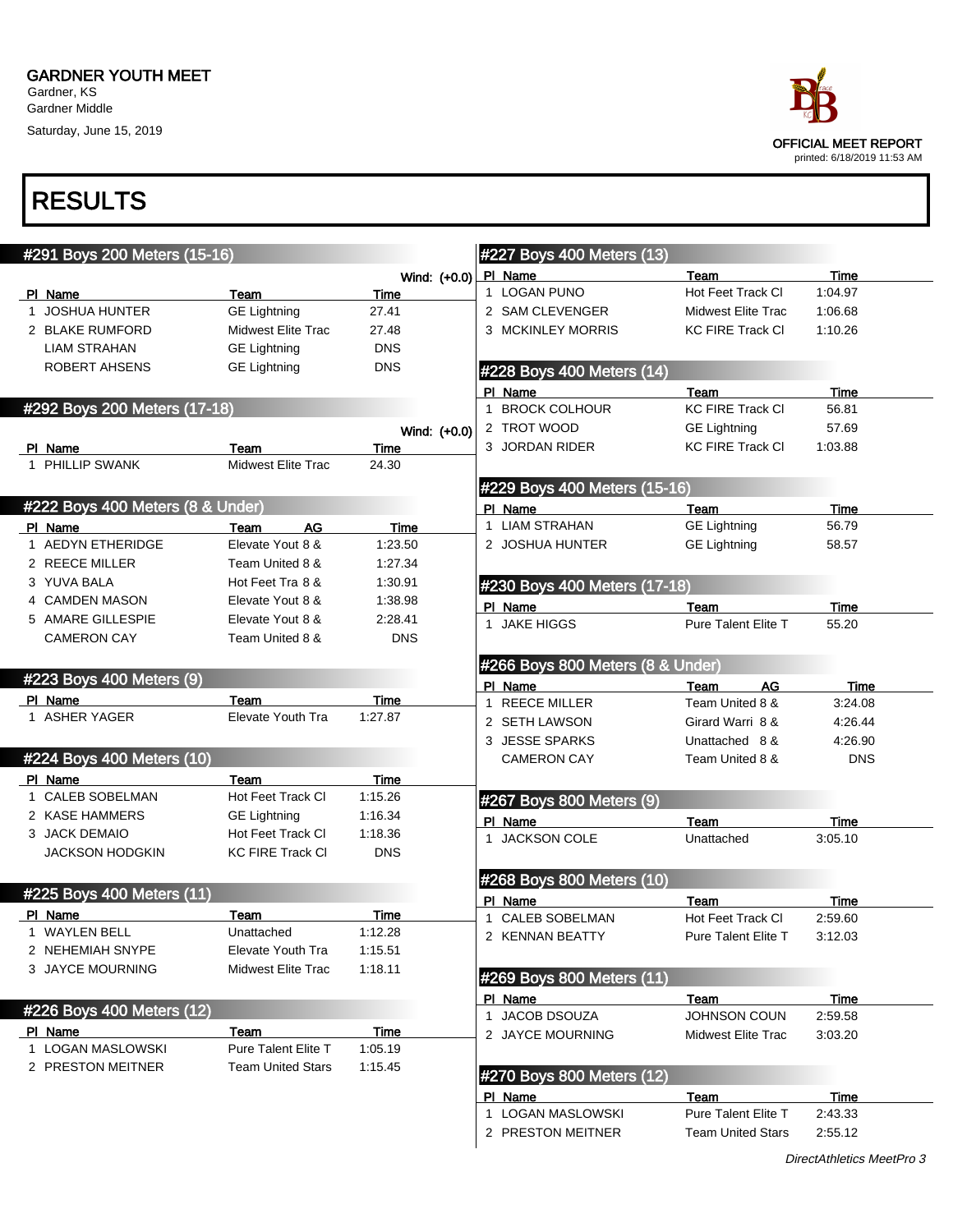Saturday, June 15, 2019



| #270 Boys 800 Meters (12) (cont'd) |                            |            |              | #245 Boys 1500 Meters (13)    |                           |                      |
|------------------------------------|----------------------------|------------|--------------|-------------------------------|---------------------------|----------------------|
| PI Name                            | Team                       | Time       |              | PI Name                       | Team                      | <b>Time</b>          |
| <b>GUS MALONE</b>                  | Hot Feet Track CI          | <b>DNS</b> |              | 1 NOAH SUMMERS                | Unattached                | 5:03.92              |
| #272 Boys 800 Meters (14)          |                            |            |              | #246 Boys 1500 Meters (14)    |                           |                      |
| PI Name                            | Team                       | Time       |              | PI Name                       | Team                      | Time                 |
| 1 JORDAN RIDER                     | <b>KC FIRE Track CI</b>    | 2:53.82    |              | 1 EITHAN KODGER               | <b>GE Lightning</b>       | 5:06.81              |
| 2 RAEF KURBIN                      | <b>KC FIRE Track CI</b>    | 2:58.04    |              | 2 RAEF KURBIN                 | <b>KC FIRE Track CI</b>   | 5:22.47              |
| #273 Boys 800 Meters (15-16)       |                            |            |              | #247 Boys 1500 Meters (15-16) |                           |                      |
| PI Name                            | Team                       | Time       |              | PI Name                       | Team                      | <b>Time</b>          |
| 1 JACOB RHOADES                    | <b>GE Lightning</b>        | 2:19.40    | $\mathbf{1}$ | JACOB RHOADES                 | <b>GE Lightning</b>       | 4:50.79              |
| 2 MATT FLECK                       | <b>Girard Warriors Tr</b>  | 2:27.50    |              | 2 MATT FLECK                  | <b>Girard Warriors Tr</b> | 4:54.82              |
|                                    |                            |            |              | 3 SERGIO VELAZQUEZ            | <b>GE Lightning</b>       | 4:59.10              |
| #274 Boys 800 Meters (17-18)       |                            |            |              |                               |                           |                      |
| PI Name                            | Team                       | Time       |              | #160 Boys 3000 Meters (12)    |                           |                      |
| <b>JAKE HIGGS</b>                  | <b>Pure Talent Elite T</b> | <b>DNS</b> |              | PI Name                       | Team                      | Time                 |
|                                    |                            |            |              | 1 JACK JANOVICK               | <b>JOHNSON COUN</b>       | 11:40.20             |
| #240 Boys 1500 Meters (8 & Under)  |                            |            |              | 2 NEVIN HAYES                 | Unattached                | 12:59.65             |
| PI Name                            | AG<br>Team                 | Time       |              |                               |                           |                      |
| 1 CHASE HARRELL                    | <b>JOHNSON C8 &amp;</b>    | 9:00.02    |              | #161 Boys 3000 Meters (13)    |                           |                      |
|                                    |                            |            |              |                               |                           |                      |
| #241 Boys 1500 Meters (9)          |                            |            |              | PI Name                       | Team                      | Time<br>11:39.01     |
|                                    |                            |            |              | 1 BROCK OLSEN                 | <b>JOHNSON COUN</b>       |                      |
| PI Name                            | Team                       | Time       |              |                               |                           |                      |
| 1 ISAAC MYERS                      | <b>Girard Warriors Tr</b>  | 6:46.14    |              | #171 Boys 80m Hurdles (11)    |                           |                      |
| #242 Boys 1500 Meters (10)         |                            |            |              |                               |                           | Wind: $(+0.0)$       |
|                                    |                            |            |              | PI Name                       | Team                      | Time                 |
| PI Name                            | Team                       | Time       |              | 1 MASON HILL                  | <b>GE Lightning</b>       | 18.62                |
| 1 KENNAN BEATTY                    | Pure Talent Elite T        | 6:01.49    |              |                               |                           |                      |
|                                    |                            |            |              | #172 Boys 80m Hurdles (12)    |                           |                      |
| #243 Boys 1500 Meters (11)         |                            |            |              |                               |                           | Wind: $(+0.0)$       |
| PI Name                            | Team                       | Time       |              | PI Name                       | Team                      | Time                 |
| 1 JACOB DSOUZA                     | JOHNSON COUN               | 5:47.70    |              | 1 THEODORE GRACE              | <b>KC FIRE Track CI</b>   | 16.91                |
| <b>JAYDEN BROWN</b>                | <b>Girard Warriors Tr</b>  | <b>DNS</b> |              | 2 JOHN THOMAS LOPARCO         | <b>JOHNSON COUN</b>       | 17.08                |
| <b>JAYCE MOURNING</b>              | Midwest Elite Trac         | <b>DNS</b> |              | WYATT DAVIS                   | <b>KC FIRE Track CI</b>   | <b>DNS</b>           |
|                                    |                            |            |              | COOPER CRAWFORD               | JOHNSON COUN              | <b>DNS</b>           |
| #244 Boys 1500 Meters (12)         |                            |            |              |                               |                           |                      |
| PI Name                            | Team                       | Time       |              | #173 Boys 100m Hurdles (13)   |                           |                      |
| 1 JACK JANOVICK                    | JOHNSON COUN               | 5:21.31    |              |                               |                           | Wind: (+0.0)         |
| 2 NEVIN HAYES                      | Unattached                 | 5:51.33    |              | PI Name                       | Team                      | Time                 |
| 3 BENTON EIMERS                    | <b>GE Lightning</b>        | 6.33.35    |              | 1 JAZIAH MACK                 | Unattached                | 18.62                |
| <b>GUS MALONE</b>                  | Hot Feet Track CI          | <b>DNS</b> |              |                               |                           |                      |
|                                    |                            |            |              | #174 Boys 100m Hurdles (14)   |                           |                      |
|                                    |                            |            |              |                               |                           |                      |
|                                    |                            |            |              | PI Name                       | Team                      | Wind: (+0.0)<br>Time |
|                                    |                            |            |              | 1 JORDAN SMITH                | Pure Talent Elite T       | 15.71                |
|                                    |                            |            |              |                               |                           |                      |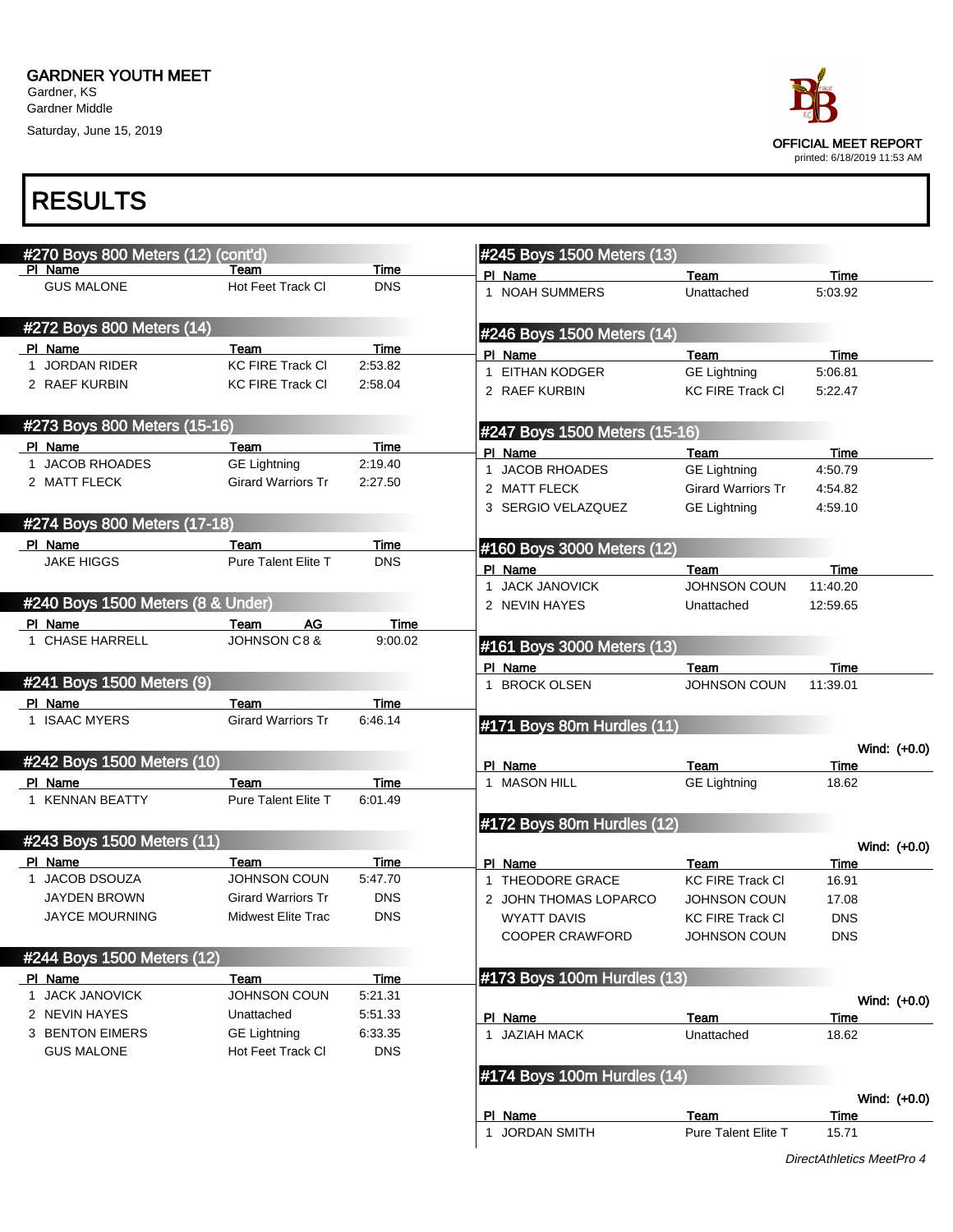Saturday, June 15, 2019

| ace:                        |
|-----------------------------|
| OFFICIAL MEET REPORT        |
| printed: 6/18/2019 11:53 AM |

| #174 Boys 100m Hurdles (14) (cont'd)  |                                  |               |              |   | #12 Boys High Jump (10)                 |                              |             |
|---------------------------------------|----------------------------------|---------------|--------------|---|-----------------------------------------|------------------------------|-------------|
|                                       |                                  |               | Wind: (+0.0) |   | PI Name                                 | Team                         | <b>Mark</b> |
| 2 ZACHERY GRACE                       | <b>KC FIRE Track CI</b>          | 15.88         |              |   | 1 JAMES HOLLINGSWORTH                   | JOHNSON COUN 3' 11"          |             |
| 3 AUSTIN ALLEN                        | <b>JOHNSON COUN</b>              | 17.36         |              |   | <b>GABRIEL BROWN</b>                    | <b>Girard Warriors Tr NH</b> |             |
| 4 EITHAN KODGER                       | <b>GE Lightning</b>              | 19.93         |              |   |                                         |                              |             |
|                                       |                                  |               |              |   | #14 Boys High Jump (12)                 |                              |             |
| #175 Boys 110m Hurdles (15-16)        |                                  |               |              |   | PI Name                                 | Team                         | Mark        |
|                                       |                                  |               | Wind: (+0.0) |   | 1 JOHN THOMAS LOPARCO                   | JOHNSON COUN 4'3"            |             |
| PI Name                               | Team                             | Time          |              |   | 2 PRESTON MEITNER                       | Team United Stars3' 7"       |             |
| 1 BLAKE MOORE                         | <b>GE Lightning</b>              | 18.26         |              |   | <b>COOPER CRAWFORD</b>                  | JOHNSON COUN DNS             |             |
| 2 KEGAN MAYNOR                        | <b>KC FIRE Track CI</b>          | 22.80         |              |   |                                         |                              |             |
| <b>CULLEN MUTZ</b>                    | <b>Girard Warriors Tr</b>        | <b>DNS</b>    |              |   | #15 Boys High Jump (13)                 |                              |             |
|                                       |                                  |               |              |   |                                         |                              |             |
| #176 Boys 110m Hurdles (17-18)        |                                  |               |              |   | PI Name                                 | Team                         | <b>Mark</b> |
|                                       |                                  |               |              |   | 1 LOGAN PUNO                            | Hot Feet Track Cl 4' 5"      |             |
|                                       |                                  |               | Wind: (+0.0) |   |                                         |                              |             |
| PI Name<br>1 GARRETT DOWNEY           | Team<br><b>Elevate Youth Tra</b> | Time<br>17.32 |              |   | #16 Boys High Jump (14)                 |                              |             |
| <b>JARET BRUMBACK</b>                 | <b>Girard Warriors Tr</b>        | <b>DNS</b>    |              |   | PI Name                                 | Team                         | Mark        |
|                                       |                                  |               |              |   | 1 JACKSON PHILLIPS                      | Unattached                   | 4'7''       |
|                                       |                                  |               |              |   | 2 ASHTON BENTON                         | Hot Feet Track Cl 4' 5"      |             |
| #252 Boys 200m Hurdles (14)           |                                  |               |              |   |                                         |                              |             |
|                                       |                                  |               |              |   | Wind: (+0.0) #17 Boys High Jump (15-16) |                              |             |
| PI Name                               | Team                             | Time          |              |   | PI Name                                 | Team                         | <b>Mark</b> |
| 1 JORDAN SMITH                        | Pure Talent Elite T              | 28.96         |              |   | 1 KEGAN MAYNOR                          | KC FIRE Track CI 4' 9"       |             |
| 2 ZACHERY GRACE                       | <b>KC FIRE Track CI</b>          | 30.33         |              |   | MICHAEL SALERNO                         | Unattached                   | <b>NH</b>   |
| 3 AUSTIN ALLEN                        | <b>JOHNSON COUN</b>              | 30.41         |              |   |                                         |                              |             |
| 4 EITHAN KODGER                       | <b>GE Lightning</b>              | 33.48         |              |   | #18 Boys High Jump (17-18)              |                              |             |
|                                       |                                  |               |              |   |                                         |                              |             |
| #256 Boys 400m Hurdles (17-18)        |                                  |               |              |   | PI Name                                 | Team                         | Mark        |
| PI Name                               | Team                             | Time          |              |   | 1 DAYTON WILLIAMS                       | Unattached                   | 6'5''       |
| 1 GARRETT DOWNEY                      | Elevate Youth Tra                | 1:05.71       |              |   |                                         |                              |             |
| <b>AUSTIN DAVIS</b>                   | Unattached                       | <b>DNS</b>    |              |   | #34 Boys Pole Vault (14)                |                              |             |
|                                       |                                  |               |              |   | PI Name                                 | Team                         | Mark        |
| #140 Boys 1500m Walk (12)             |                                  |               |              |   | 1 BEN PAHLS                             | Unattached                   | 8'6''       |
| PI Name                               | Team                             | Time          |              |   | 2 JAYDEN GOOD                           | Unattached                   | 7' 6''      |
| 1 JOHN THOMAS LOPARCO                 | JOHNSON COUN                     | 11:33.92      |              |   |                                         |                              |             |
|                                       |                                  |               |              |   | #35 Boys Pole Vault (15-16)             |                              |             |
|                                       |                                  |               |              |   | PI Name                                 | Team                         | <b>Mark</b> |
| #397 Men's 4 x 100m Relay (8 & Under) |                                  |               |              |   | 1 STORM FRAZIER                         | Unattached                   | 11'6"       |
| PI Team                               | AG                               | Time          |              |   | 2 ETHAN ELLIOTT                         | Unattached                   | 11'0''      |
| 1 Elevate Youth Track Club (A)        |                                  | 1.21.16       |              |   | 3 GAUGE ESSEX                           | Unattached                   | 10'6"       |
|                                       |                                  |               |              |   | <b>DOUGLAS BROWN</b>                    | Girard Warriors Tr 10' 0"    |             |
| #396 Men's 4 x 100m Relay (12)        |                                  |               |              | 4 | <b>HUNTER NEWCOMB</b>                   | Girard Warriors Tr 10' 0"    |             |
| PI Team                               |                                  | <b>Time</b>   |              |   | <b>CONNOR GUNDERSON</b>                 | Unattached                   | 9'6''       |
| 1 Elevate Youth Track Club (A)        |                                  | 1:02.31       |              |   | 7 BEN PAHLS                             | Unattached                   | 8'6''       |
|                                       |                                  |               |              |   |                                         |                              |             |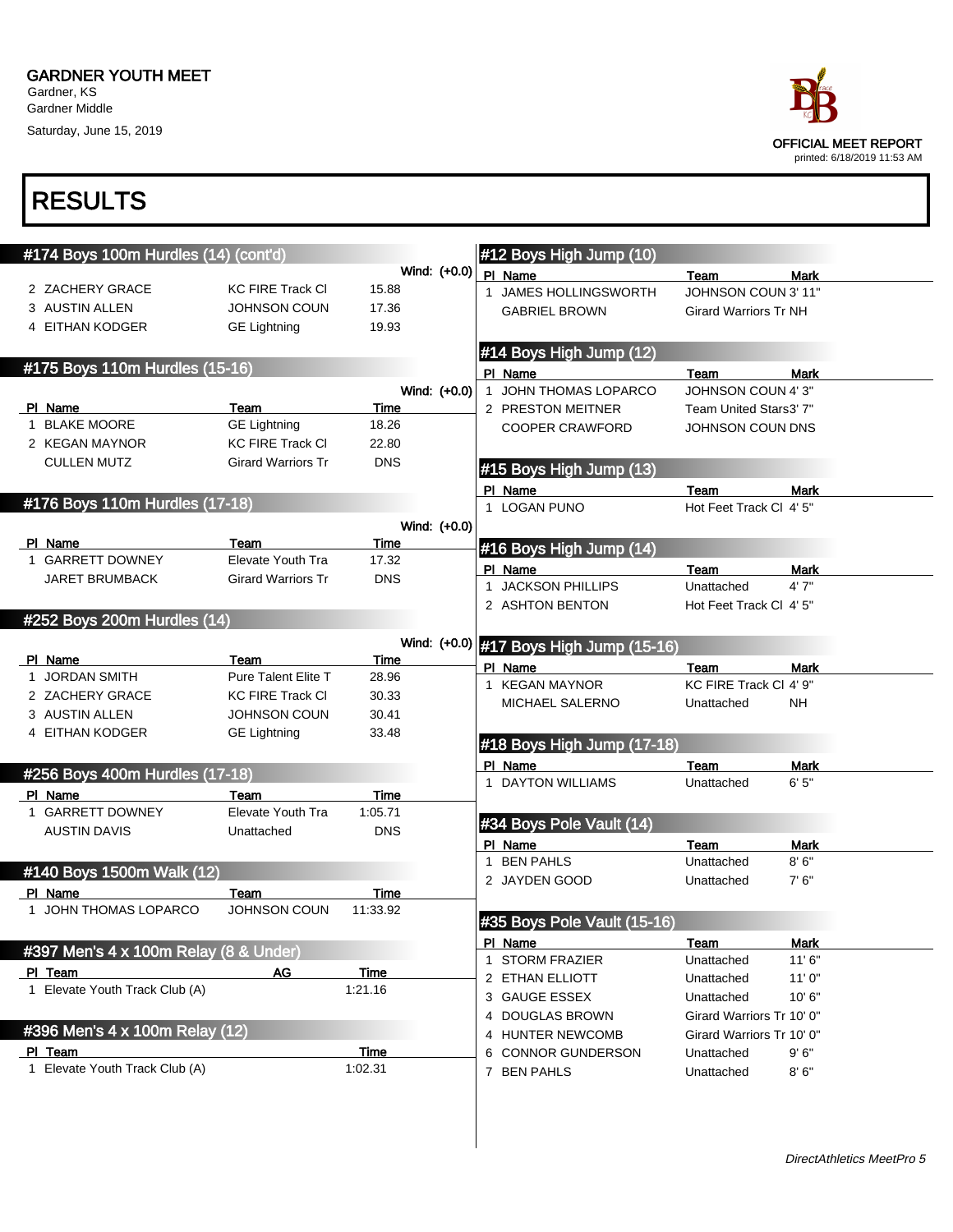Saturday, June 15, 2019



| #36 Boys Pole Vault (17-18)                                                             |                                                           |                        |             | #50 Boys Long Jump (12)           |                                            |                           |
|-----------------------------------------------------------------------------------------|-----------------------------------------------------------|------------------------|-------------|-----------------------------------|--------------------------------------------|---------------------------|
| PI Name                                                                                 | Team                                                      | Mark                   |             | PI Name                           | Team                                       | <b>Mark</b>               |
| 1 COLTON GOODMAN                                                                        | Unattached                                                | 13'0''                 |             | 1 NEVIN HAYES                     | Unattached                                 | 11' 11 $\frac{1}{2}$ (NW) |
| 2 AUSTIN SIMPSON                                                                        | Unattached                                                | 12'6''                 |             | 2 BENTON EIMERS                   | <b>GE Lightning</b>                        | 11' $5\frac{1}{2}$ (NW)   |
|                                                                                         |                                                           |                        |             | 3 TREY RUDOLPH                    | KC FIRE Track CI 8' 3" (NW)                |                           |
| #46 Boys Long Jump (8 & Under)                                                          |                                                           |                        |             | 4 KYLER HUFFMAN                   | KC FIRE Track CI 8' 1 <sup>1</sup> /2 (NW) |                           |
| PI Name                                                                                 | AG<br>Team                                                | <b>Mark</b>            |             | <b>COOPER CRAWFORD</b>            | <b>JOHNSON COUN NM (NW)</b>                |                           |
| 1 WYATTE BELL                                                                           | Unattached 8 &                                            | $9' 9'2$ (NW)          |             |                                   |                                            |                           |
| 2 JACKSON WILSON                                                                        | Elevate Yout 8 &                                          | 9' 9" (NW)             |             | #51 Boys Long Jump (13)           |                                            |                           |
| 3 BOWEN DUNCANSON                                                                       | GE Lightning 8 &                                          | 8' 6" (NW)             |             | PI Name                           | Team                                       | <b>Mark</b>               |
| 4 KALE HAYES                                                                            | Unattached 8 &                                            | 8' 5" (NW)             |             | 1 JAZIAH MACK                     | Unattached                                 | 15' 10" (NW)              |
| 5 REECE MILLER                                                                          | Team United 8 &                                           | 8' 3" (NW)             |             | 2 SAM CLEVENGER                   | Midwest Elite Trac 14' 41/2 (NW)           |                           |
| 6 GIDEON COMBS                                                                          | <b>RICE ATHLE 8 &amp;</b>                                 | 8' 0" (NW)             |             |                                   |                                            |                           |
| 7 CAMDEN MASON                                                                          | Elevate Yout 8 &                                          | $7' 11''$ (NW)         |             | #52 Boys Long Jump (14)           |                                            |                           |
| 8 COOPER TAYLOR                                                                         | GE Lightning 8 &                                          | 6' 7" (NW)             |             |                                   |                                            |                           |
| 9 DEYON TOWNSEL                                                                         | Elevate Yout 8 &                                          | $6'5''$ (NW)           |             | PI Name<br>1 JORDAN SMITH         | Team<br>Pure Talent Elite T18' 3" (NW)     | <b>Mark</b>               |
| 10 JESSE SPARKS                                                                         | Unattached 8 &                                            | 5' 11" (NW)            |             | 2 BROCK COLHOUR                   |                                            |                           |
| 11 SETH LAWSON                                                                          | Girard Warri 8 &                                          | 5' $1\frac{1}{2}$ (NW) |             | 3 ASHTON BENTON                   | KC FIRE Track CI 15' 10" (NW)              |                           |
| <b>12 SULLIVAN RUSSELL</b>                                                              | Unattached 8 &                                            | 5' 0" (NW)             |             |                                   | Hot Feet Track Cl 15' 4" (NW)              |                           |
| 13 DYLAN PEREIRA                                                                        | GE Lightning 8 &                                          | 4' 11" (NW)            |             | 4 RAEF KURBIN                     | KC FIRE Track CI 15' 3" (NW)               |                           |
| <b>AMARE GILLESPIE</b>                                                                  | Elevate Yout 8 &                                          | NM (NW)                |             | 5 JACKSON PHILLIPS                | Unattached                                 | 15' $0\frac{1}{2}$ (NW)   |
| DANIEL PEREIRA                                                                          | GE Lightning 8 &                                          | $NM$ (NW)              |             | 6 EITHAN KODGER                   | <b>GE Lightning</b>                        | 14' 9" (NW)               |
| <b>CAMERON CAY</b>                                                                      | Team United 8 &                                           | $NM$ (NW)              |             | ANGEL TERRAZAS                    | <b>GE Lightning</b>                        | NM (NW)                   |
|                                                                                         |                                                           |                        |             |                                   |                                            |                           |
| #47 Boys Long Jump (9)                                                                  |                                                           |                        |             | #53 Boys Long Jump (15-16)        |                                            |                           |
| PI Name                                                                                 | Team                                                      | Mark                   | $\mathbf 1$ | PI Name<br><b>ANDREW OBERMIER</b> | Team<br>Pony Express Tra 19' 3" (NW)       | <b>Mark</b>               |
| 1 GUNNER CRUMPACKER                                                                     | Girard Warriors Tr 11' 4" (NW)                            |                        |             | 2 LIAM STRAHAN                    | <b>GE Lightning</b>                        | 19' 0" (NW)               |
| 2 STEVY TOWNSEL                                                                         | Elevate Youth Tra 10' 10" (NW)                            |                        |             | 3 BLAKE RUMFORD                   | Midwest Elite Trac 12' 0" (NW)             |                           |
| 3 DONOVIN GEORGIE                                                                       | RICE ATHLETICS 9' $2\frac{1}{2}$ (NW)                     |                        |             | <b>JOSHUA HUNTER</b>              | <b>GE Lightning</b>                        | $NM$ (NW)                 |
|                                                                                         |                                                           |                        |             |                                   |                                            |                           |
| #48 Boys Long Jump (10)                                                                 |                                                           |                        |             |                                   |                                            |                           |
|                                                                                         |                                                           |                        |             |                                   |                                            |                           |
| PI Name                                                                                 | Team                                                      | <b>Mark</b>            |             | #54 Boys Long Jump (17-18)        | Team                                       |                           |
| 1 SEAN DOUGLAS                                                                          | Elevate Youth Tra 11' 10 <sup>1</sup> / <sub>2</sub> (NW) |                        |             | PI Name<br>1 PHILLIP SWANK        | Midwest Elite Trac 20' 0" (NW)             | Mark                      |
| 2 RYDER DUNCANSON                                                                       | <b>GE Lightning</b>                                       | $11'6''$ (NW)          |             | <b>DAYTON WILLIAMS</b>            | Unattached                                 | NM (NW)                   |
| 3 TRENTEN BARRACLOUGH                                                                   | Unattached                                                | $11'0''$ (NW)          |             |                                   |                                            |                           |
|                                                                                         | GE Lightning                                              | $9'3\frac{1}{2}$ (NW)  |             |                                   |                                            |                           |
| 4 COLBY RHOADES<br><b>GABRIEL BROWN</b>                                                 | Girard Warriors Tr NM (NW)                                |                        |             | #69 Boys Triple Jump (13)         |                                            |                           |
|                                                                                         |                                                           |                        |             | PI Name                           | Team                                       | Mark                      |
|                                                                                         |                                                           |                        |             | 1 SAM CLEVENGER                   | Midwest Elite Trac 30' 0" (NW)             |                           |
|                                                                                         | Team                                                      | Mark                   |             |                                   |                                            |                           |
|                                                                                         | Unattached                                                | 14' 1" (NW)            |             | #70 Boys Triple Jump (14)         |                                            |                           |
|                                                                                         | Elevate Youth Tra 12' $7\frac{1}{2}$ (NW)                 |                        |             | PI Name                           | Team                                       | Mark                      |
| #49 Boys Long Jump (11)<br>PI Name<br>1 WAYLEN BELL<br>2 BRAYLON WILSON<br>3 GAVIN OTTO | Elevate Youth Tra 12' 3" (NW)                             |                        |             | 1 JACKSON PHILLIPS                | Unattached                                 | 32' 5" (NW)               |
| 4 JORDYN BERRY                                                                          | Elevate Youth Tra 12' 2" (NW)                             |                        |             |                                   |                                            |                           |
| 5 JACOB DSOUZA                                                                          | JOHNSON COUN 12' 1" (NW)                                  |                        |             |                                   |                                            |                           |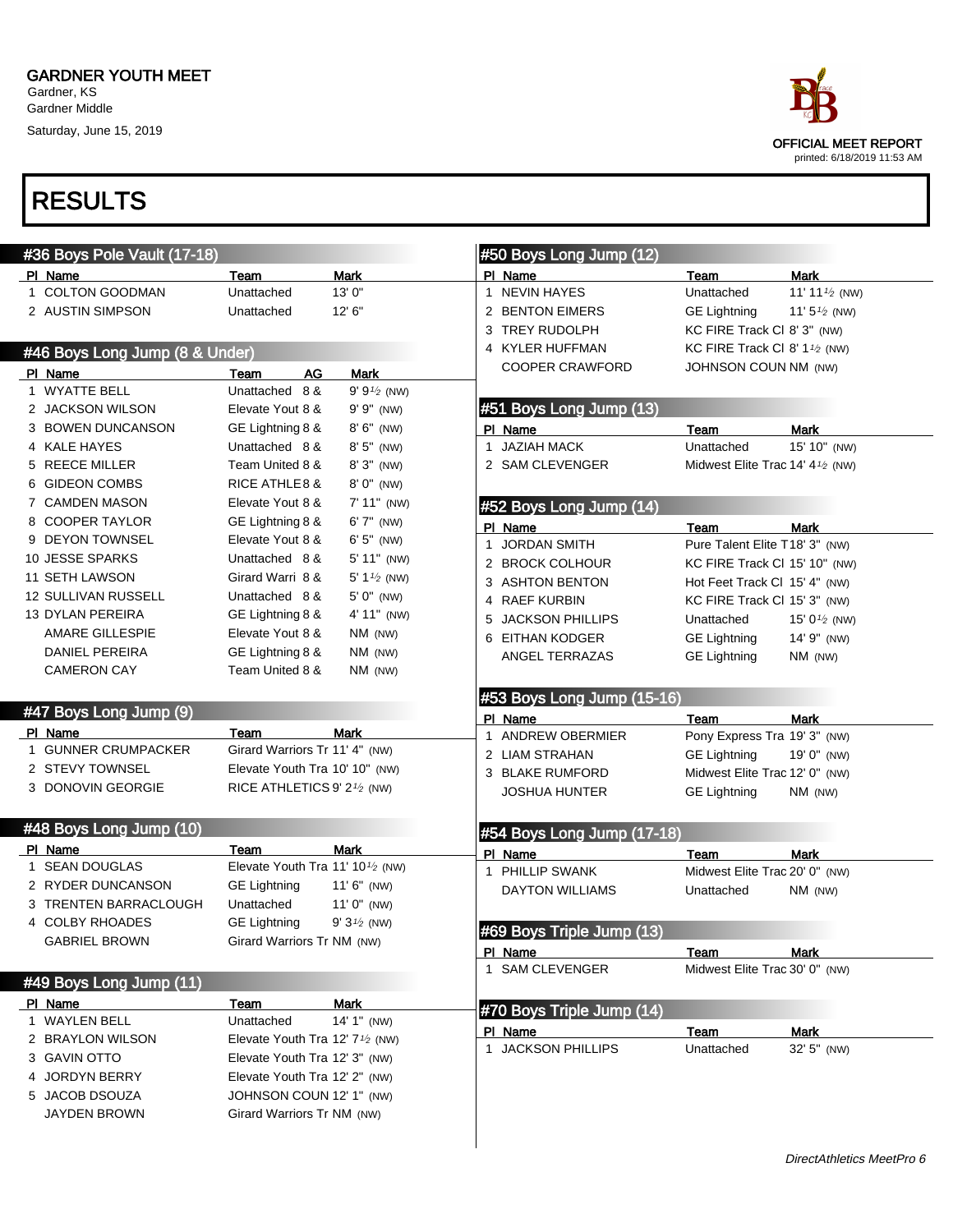Saturday, June 15, 2019



| #71 Boys Triple Jump (15-16)  |                                        |                | #89 Boys Shot Put (15-16) (cont'd) |                           |             |
|-------------------------------|----------------------------------------|----------------|------------------------------------|---------------------------|-------------|
|                               |                                        |                | PI Name                            | Team                      | <b>Mark</b> |
| PI Name<br>1 DOUGLAS BROWN    | Team<br>Girard Warriors Tr 40' 1" (NW) | Mark           | 3 ROBERT AHSENS                    | <b>GE Lightning</b>       | 26' 3"      |
| 2 ANDREW OBERMIER             | Pony Express Tra 38' 11" (NW)          |                | 4 BLAKE MOORE                      | <b>GE Lightning</b>       | 23' 8"      |
|                               |                                        |                | <b>CARSON CHAFFEE</b>              | Unattached                | <b>NM</b>   |
|                               |                                        |                |                                    |                           |             |
| #72 Boys Triple Jump (17-18)  |                                        |                | #90 Boys Shot Put (17-18)          |                           |             |
| PI Name                       | Team                                   | <b>Mark</b>    | PI Name                            | Team                      | <b>Mark</b> |
| 1 DAYTON WILLIAMS             | Unattached                             | 38' 7" (NW)    | 1 BEN MCALISTER                    | Unattached                | 44' 6"      |
|                               |                                        |                |                                    |                           |             |
| #82 Boys Shot Put (8 & Under) |                                        |                | #103 Boys Discus (11)              |                           |             |
| PI Name                       | AG<br>Team                             | <b>Mark</b>    | PI Name                            | Team                      | <b>Mark</b> |
| 1 KALE HAYES                  | Unattached 8 &                         | 11'9"          | 1 JUDD RIEDESEL                    | Unattached                | 65' 10"     |
| 2 MASON COPPAGE               | Unattached 8 &                         | 8' 4"          |                                    |                           |             |
| 3 DORIAN MASON                | Elevate Yout 8 &                       | 6' 10"         |                                    |                           |             |
| 4 LOGAN WILSON                | Elevate Yout 8 &                       | 6' 6''         | #104 Boys Discus (12)              |                           |             |
|                               |                                        |                | PI Name                            | Team                      | Mark        |
| #84 Boys Shot Put (10)        |                                        |                | 1 THEODORE GRACE                   | KC FIRE Track CI 85' 10"  |             |
| PI Name                       | Team                                   | <b>Mark</b>    | 2 CHASE RIEDESEL                   | Unattached                | 75' 10"     |
| 1 NOAH SNYPE                  | Elevate Youth Tra 20' 7"               |                | 3 TREY RUDOLPH                     | KC FIRE Track CI 48' 0"   |             |
| 2 ANTHONY BERRY               | Elevate Youth Tra 20' 6"               |                | 4 KYLER HUFFMAN                    | KC FIRE Track CI 30' 5"   |             |
| <b>GABRIEL BROWN</b>          | <b>Girard Warriors Tr NM</b>           |                |                                    |                           |             |
|                               |                                        |                | #105 Boys Discus (13)              |                           |             |
| #85 Boys Shot Put (11)        |                                        |                | PI Name                            | Team                      | <b>Mark</b> |
|                               |                                        |                | 1 BRYTON VANVLEET                  | <b>GE Lightning</b>       | 84' 0"      |
| PI Name<br>1 JUDD RIEDESEL    | Team<br>Unattached                     | Mark<br>26' 6" | 2 MCKINLEY MORRIS                  | KC FIRE Track CI 64' 9"   |             |
| 2 WAYLEN BELL                 | Unattached                             | 24' 9"         | 3 PAYTON GUNDERSON                 | Unattached                | 58' 3"      |
| <b>JAYDEN BROWN</b>           | <b>Girard Warriors Tr NM</b>           |                | 4 JAXON MOURNING                   | Midwest Elite Trac 30' 5" |             |
|                               |                                        |                |                                    |                           |             |
|                               |                                        |                | #106 Boys Discus (14)              |                           |             |
| #86 Boys Shot Put (12)        |                                        |                | PI Name                            | Team                      | <b>Mark</b> |
| PI Name                       | Team                                   | <b>Mark</b>    | 1 ZACHERY GRACE                    | KC FIRE Track CI 115' 8"  |             |
| 1 CHASE RIEDESEL              | Unattached                             | 29' 0"         |                                    |                           |             |
|                               |                                        |                |                                    |                           |             |
| #87 Boys Shot Put (13)        |                                        |                | #107 Boys Discus (15-16)           |                           |             |
| PI Name                       | Team                                   | Mark           | PI Name                            | Team                      | <b>Mark</b> |
| 1 BRYTON VANVLEET             | <b>GE Lightning</b>                    | 26' 0"         | 1 CASEY HELM                       | Unattached                | 133' 11"    |
| 2 PAYTON GUNDERSON            | Unattached                             | 23' 10"        | 2 KEGAN MAYNOR                     | KC FIRE Track CI 105' 11" |             |
| 3 JAXON MOURNING              | Midwest Elite Trac 19' 2"              |                | 3 CARSON CHAFFEE                   | Unattached                | 99' 1"      |
|                               |                                        |                | 4 ROBERT AHSENS                    | <b>GE Lightning</b>       | 72' 1"      |
| #88 Boys Shot Put (14)        |                                        |                | 5 BLAKE MOORE                      | <b>GE Lightning</b>       | 61'2"       |
| PI Name                       | Team                                   | <b>Mark</b>    | <b>CARSON CHAFFEE</b>              | <b>GE Lightning</b>       | <b>NM</b>   |
| 1 ZACHERY GRACE               | KC FIRE Track CI 39' 0"                |                |                                    |                           |             |
|                               |                                        |                | #108 Boys Discus (17-18)           |                           |             |
|                               |                                        |                | PI Name                            | Team                      | <b>Mark</b> |
| #89 Boys Shot Put (15-16)     |                                        |                | 1 BEN MCALISTER                    | Unattached                | 149' 2"     |
| PI Name                       | Team                                   | <b>Mark</b>    | 2 MITCH HUFKER                     | Unattached                | 138' 5"     |
| 1 CASEY HELM                  | Unattached                             | 42' 2"         |                                    |                           |             |
| 2 CARSON CHAFFEE              | <b>GE Lightning</b>                    | 39' 3"         |                                    |                           |             |
|                               |                                        |                |                                    |                           |             |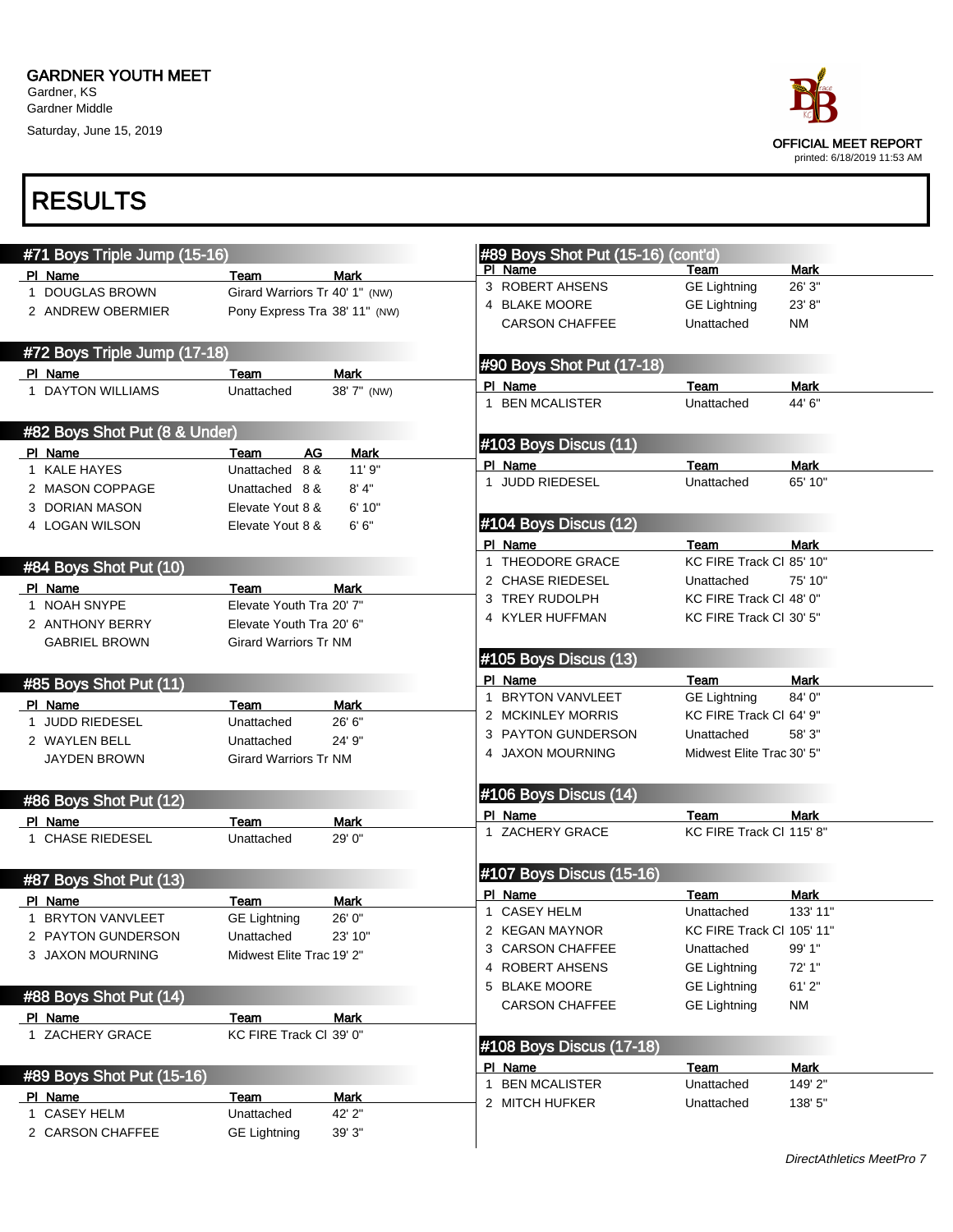Saturday, June 15, 2019



| #118 Boys Javelin (8 & Under) |                                    |                | #126 Boys Javelin (17-18)             |                                                 |         |                     |                |
|-------------------------------|------------------------------------|----------------|---------------------------------------|-------------------------------------------------|---------|---------------------|----------------|
| PI Name                       | AG<br>Team                         | Mark           | PI Name                               | Team                                            | Mark    |                     |                |
| 1 WYATTE BELL                 | Unattached 8 &                     | 53' 8"         | 1 JACOB SERRIOZ                       | Unattached                                      | 164' 9" |                     |                |
| 2 GIDEON COMBS                | <b>RICE ATHLE 8 &amp;</b>          | 34'7"          | 2 NICK ALLEN                          | Unattached                                      | 145' 2" |                     |                |
| 3 SULLIVAN RUSSELL            | Unattached 8 &                     | 31'9''         |                                       |                                                 |         |                     |                |
| 4 SETH LAWSON                 | Girard Warri 8 &                   | 23' 5"         | #185 Girls 100 Meters (8 & Under)     |                                                 |         |                     |                |
| 5 JESSE SPARKS                | Unattached 8 &                     | 22'7"          |                                       |                                                 |         |                     | Wind: (+0.0)   |
| 6 MASON COPPAGE               | Unattached 8 &                     | 17'3''         | PI Name                               | AG<br>Team                                      |         | Time                |                |
|                               |                                    |                | 1 VIOLET RUSSELL                      | Unattached 8 &                                  |         | 22.15               |                |
| #119 Boys Javelin (9)         |                                    |                | 2 AIVAH LARUE                         | Elevate Yout 8 &                                |         | 22.37               |                |
| PI Name                       | Team                               | Mark           | 3 LEIGHTYN ETHERIDGE                  | Elevate Yout 8 &                                |         | 25.02               |                |
| 1 ISAAC MYERS                 | Girard Warriors Tr 55' 7"          |                |                                       |                                                 |         |                     |                |
| 2 DONOVIN GEORGIE             | RICE ATHLETICS 37' 8"              |                | #186 Girls 100 Meters (9)             |                                                 |         |                     |                |
|                               |                                    |                |                                       |                                                 |         |                     |                |
| #120 Boys Javelin (10)        |                                    |                | PI Name                               | Team                                            |         | Time                | Wind: (+0.0)   |
| PI Name                       | Team                               | <b>Mark</b>    | 1 EMANI CLIFTON                       | <b>Elevate Youth Tra</b>                        |         | 15.78               |                |
| 1 JAMES HOLLINGSWORTH         | JOHNSON COUN 57' 8"                |                | 2 GABRIELLA COPPAGE                   | Unattached                                      |         | 17.06               |                |
| 2 NOAH SNYPE                  | Elevate Youth Tra 55' 0"           |                | 3 AILANI COSBY                        | Elevate Youth Tra                               |         | 18.91               |                |
| 3 ANTHONY BERRY               | Elevate Youth Tra 48' 2"           |                | 4 BREE HAYES                          | Unattached                                      |         | 20.79               |                |
| 4 COLBY RHOADES               | <b>GE Lightning</b>                | 46' 3"         | PAIGE TAYLOR                          | <b>GE Lightning</b>                             |         | <b>DNS</b>          |                |
|                               |                                    |                |                                       |                                                 |         |                     |                |
| #122 Boys Javelin (12)        |                                    |                | #187 Girls 100 Meters (10)            |                                                 |         |                     |                |
| PI Name                       | Team                               | Mark           |                                       |                                                 |         |                     |                |
| 1 THEODORE GRACE              | KC FIRE Track CI 90' 9"            |                | PI Name                               | Team                                            |         | Time                | Wind: (+0.0)   |
| 2 GAVIN ESSEX                 | Unattached                         | 61'7''         | 1 ADLER BERENDZEN                     | Hot Feet Track CI                               |         | 17.54               |                |
| 3 TREY RUDOLPH                | KC FIRE Track CI 58' 3"            |                |                                       |                                                 |         |                     |                |
|                               |                                    |                | #188 Girls 100 Meters (11)            |                                                 |         |                     |                |
| #123 Boys Javelin (13)        |                                    |                |                                       |                                                 |         |                     |                |
|                               |                                    |                |                                       |                                                 |         |                     | Wind: (+0.0)   |
| PI Name<br>1 PAYTON GUNDERSON | Team<br>Unattached                 | Mark<br>58' 9" | PI Name<br>1 KAIDENCE ALSTON          | Team<br><b>Elevate Youth Tra</b>                |         | Time<br>15.18       |                |
| 2 JAXON MOURNING              | Midwest Elite Trac 37' 1"          |                | 2 EMILY MORTON                        | Unattached                                      |         | 15.74               |                |
|                               |                                    |                | 3 BROOKE MITCHELL                     | Hot Feet Track CI                               |         | 16.33               |                |
|                               |                                    |                | <b>JADA ECHOLS</b>                    | Hot Feet Track CI                               |         | <b>NT</b>           |                |
| #124 Boys Javelin (14)        |                                    |                |                                       |                                                 |         |                     |                |
| PI Name                       | Team<br>Pure Talent Elite T130' 6" | Mark           | #189 Girls 100 Meters (12)            |                                                 |         |                     |                |
| <b>JORDAN SMITH</b>           |                                    |                |                                       |                                                 |         |                     |                |
| 2 JORDAN RIDER                | KC FIRE Track CI 123' 1"           |                |                                       |                                                 |         |                     | Wind: (+0.0)   |
| 3 RAEF KURBIN                 | KC FIRE Track CI 71' 10"           |                | PI Name                               | Team                                            |         | Time                |                |
|                               |                                    |                | 1 SADIE PRICE<br><b>BRILEY HAYNES</b> | Midwest Elite Trac<br><b>Hays Striders Trac</b> |         | 17.17<br><b>DNS</b> |                |
| #125 Boys Javelin (15-16)     |                                    |                |                                       |                                                 |         |                     |                |
| PI Name                       | Team                               | <b>Mark</b>    |                                       |                                                 |         |                     |                |
| 1 CARSON CHAFFEE              | <b>GE Lightning</b>                | 138' 1"        | #190 Girls 100 Meters (13)            |                                                 |         |                     |                |
| 2 KEGAN MAYNOR                | KC FIRE Track Cl 132' 9"           |                |                                       |                                                 |         |                     | Wind: $(+0.0)$ |
| <b>CARSON CHAFFEE</b>         | Unattached                         | <b>NM</b>      | PI Name                               | Team                                            |         | Time                |                |
|                               |                                    |                | 1 RYLAN CHANDLER                      | <b>Wtc</b>                                      |         | 13.57               |                |
|                               |                                    |                | 2 MYLA WILKES                         | Hot Feet Track Cl                               |         | 13.75               |                |
|                               |                                    |                | 3 DAMIYA RICHARDS                     | Hot Feet Track Cl                               |         | 14.41               |                |
|                               |                                    |                |                                       |                                                 |         |                     |                |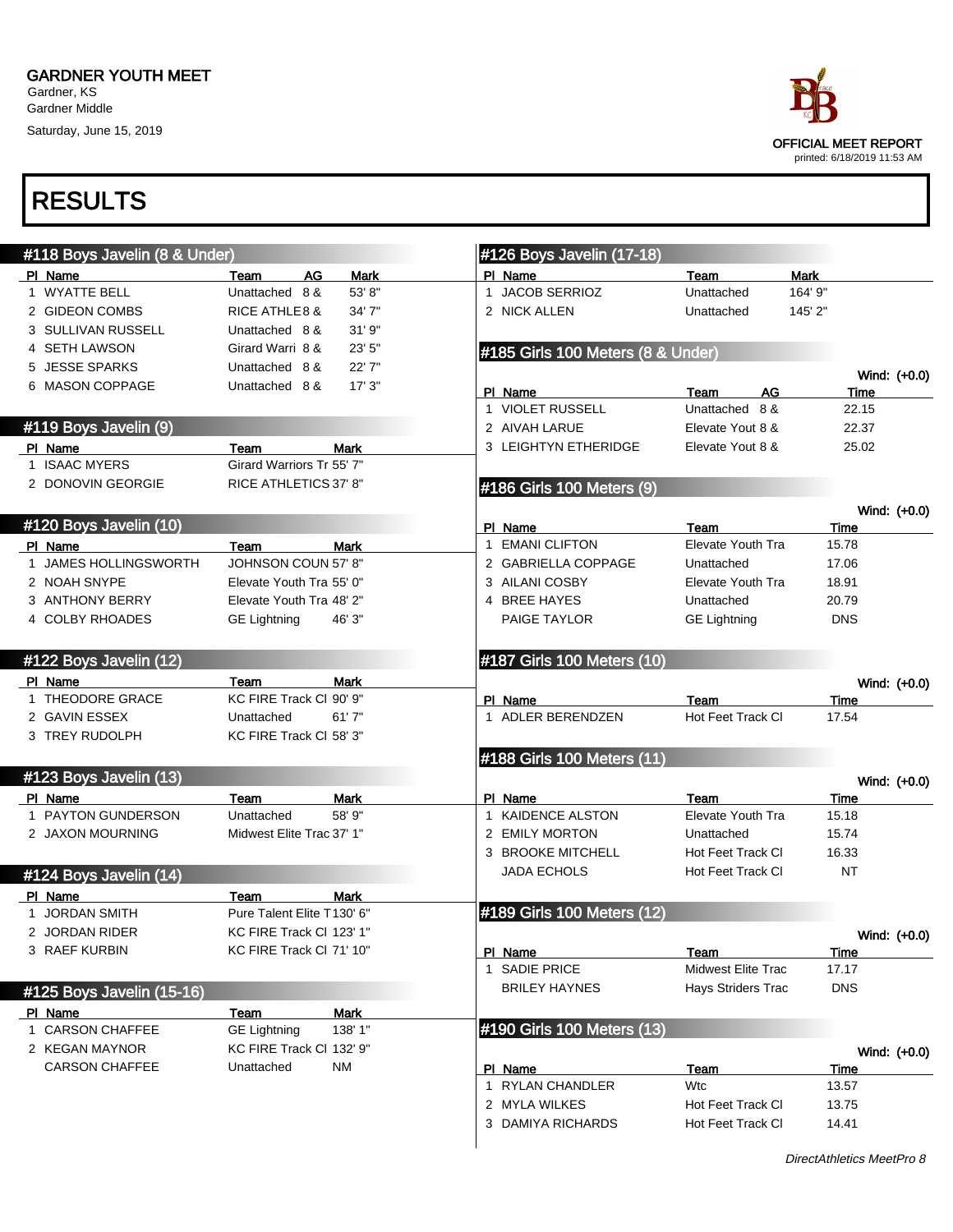Saturday, June 15, 2019



| #190 Girls 100 Meters (13) (cont'd) |                            |            |              | #279 Girls 200 Meters (12)        |                            |                 |              |
|-------------------------------------|----------------------------|------------|--------------|-----------------------------------|----------------------------|-----------------|--------------|
|                                     |                            |            | Wind: (+0.0) |                                   |                            |                 | Wind: (+0.0) |
| 4 AURORA WESSEL                     | <b>KC FIRE Track CI</b>    | 14.51      |              | PI Name                           | Team                       | Time            |              |
| 5 TANI'YA ALLEN                     | Elevate Youth Tra          | 14.76      |              | 1 SADIE PRICE                     | <b>Midwest Elite Trac</b>  | 34.73           |              |
| 6 ZOEY JONES                        | <b>Pure Talent Elite T</b> | 15.23      |              | <b>BRILEY HAYNES</b>              | Hays Striders Trac         | <b>DNS</b>      |              |
| 7 AVERY ZINK                        | <b>KC FIRE Track CI</b>    | 16.86      |              |                                   |                            |                 |              |
|                                     |                            |            |              | #280 Girls 200 Meters (13)        |                            |                 |              |
| #191 Girls 100 Meters (14)          |                            |            |              |                                   |                            |                 | Wind: (+0.0) |
|                                     |                            |            | Wind: (+0.0) | PI Name                           | Team                       | Time            |              |
| PI Name                             | Team                       | Time       |              | 1 RYLAN CHANDLER                  | <b>Wtc</b>                 | 28.42           |              |
| 1 ABBIGAIL OLDHAM                   | <b>GE Lightning</b>        | 14.17      |              | 2 DAMIYA RICHARDS                 | Hot Feet Track CI          | 29.18           |              |
| MACKENZIE MORETINA                  | <b>KC FIRE Track CI</b>    | <b>DNS</b> |              | 3 TANI'YA ALLEN                   | Elevate Youth Tra          | 31.61           |              |
|                                     |                            |            |              | 4 ZOEY JONES                      | <b>Pure Talent Elite T</b> | 31.78           |              |
| #192 Girls 100 Meters (15-16)       |                            |            |              | MYLA WILKES                       | Hot Feet Track CI          | <b>DNS</b>      |              |
|                                     |                            |            | Wind: (+0.0) |                                   |                            |                 |              |
| PI Name                             | Team                       | Time       |              | #281 Girls 200 Meters (14)        |                            |                 |              |
| 1 CALEIA JOHNSON                    | Pure Talent Elite T        | 12.83      |              |                                   |                            |                 | Wind: (+0.0) |
| 2 DENAE MCELRATH                    | Wtc                        | 12.94      |              | PI Name                           | Team                       | Time            |              |
| 3 ABIGALE EVERMAN                   | <b>GE Lightning</b>        | 14.72      |              | 1 ABBIGAIL OLDHAM                 | <b>GE Lightning</b>        | 29.86           |              |
| 4 HANNAH ROUSH                      | <b>KC FIRE Track CI</b>    | 15.00      |              | MACKENZIE MORETINA                | <b>KC FIRE Track CI</b>    | <b>DNS</b>      |              |
| 5 KHLOE KOWALIK                     | Unattached                 | 15.32      |              |                                   |                            |                 |              |
| MIKAYLA MWANZIA                     | <b>GE Lightning</b>        | <b>DNS</b> |              | #282 Girls 200 Meters (15-16)     |                            |                 |              |
|                                     |                            |            |              |                                   |                            |                 | Wind: (+0.0) |
| #275 Girls 200 Meters (8 & Under)   |                            |            |              | PI Name                           | Team                       | Time            |              |
|                                     |                            |            | Wind: (+0.0) | 1 CALEIA JOHNSON                  | <b>Pure Talent Elite T</b> | 26.28           |              |
| PI Name                             | AG<br>Team                 | Time       |              | 2 DENAE MCELRATH                  | Wtc                        | 27.75           |              |
| 1 LEIGHTYN ETHERIDGE                | Elevate Yout 8 &           | 55.08      |              | 3 TYNEE LEGGETT                   | <b>GE Lightning</b>        | 28.22           |              |
|                                     |                            |            |              | 4 ELLE WILLIAMS                   | Unattached                 | 31.02           |              |
| #276 Girls 200 Meters (9)           |                            |            |              | 5 ABIGALE EVERMAN                 | <b>GE Lightning</b>        | 31.53           |              |
|                                     |                            |            | Wind: (+0.0) | <b>HANNAH ROUSH</b>               | <b>KC FIRE Track CI</b>    | <b>DNS</b>      |              |
| PI Name                             | Team                       | Time       |              | MIKAYLA MWANZIA                   | <b>GE Lightning</b>        | <b>DNS</b>      |              |
| 1 EMANI CLIFTON                     | <b>Elevate Youth Tra</b>   | 34.36      |              | <b>KHLOE KOWALIK</b>              | Unattached                 | <b>DNS</b>      |              |
| 2 GABRIELLA COPPAGE                 | Unattached                 | 37.40      |              |                                   |                            |                 |              |
| 3 AILANI COSBY                      | Elevate Youth Tra          | 41.41      |              | #213 Girls 400 Meters (8 & Under) |                            |                 |              |
|                                     |                            |            |              | PI Name                           | <b>AG</b><br>Team          | Time            |              |
| #277 Girls 200 Meters (10)          |                            |            |              | 1 OLIVIA BROWN                    | Girard Warri 8 &           | 1:31.75         |              |
|                                     |                            |            | Wind: (+0.0) | 2 SUMMER LEPLEY                   | GE Lightning 8 &           | 1:36.42         |              |
| PI Name                             | Team                       | Time       |              | 3 AIVAH LARUE                     | Elevate Yout 8 &           | 2:06.95         |              |
| 1 NATALIE PRICE                     | Midwest Elite Trac         | 36.74      |              |                                   |                            |                 |              |
| 2 ANNIE MYERS                       | <b>Girard Warriors Tr</b>  | 39.73      |              | #214 Girls 400 Meters (9)         |                            |                 |              |
|                                     |                            |            |              | PI Name                           | Team                       | Time            |              |
| #278 Girls 200 Meters (11)          |                            |            |              | 1 ADRIANNA JANOVICK               | JOHNSON COUN               | 1:33.47         |              |
|                                     |                            |            |              |                                   |                            |                 |              |
| PI Name                             | Team                       | Time       | Wind: (+0.0) | #215 Girls 400 Meters (10)        |                            |                 |              |
| 1 JADA ECHOLS                       | Hot Feet Track CI          | 30.87      |              |                                   |                            |                 |              |
| 2 BROOKE MITCHELL                   | Hot Feet Track CI          | 32.16      |              | PI Name<br>1 ADLER BERENDZEN      | Team<br>Hot Feet Track CI  | Time<br>1:22.24 |              |
| 3 EMILY MORTON                      | Unattached                 | 34.04      |              |                                   |                            |                 |              |
|                                     |                            |            |              |                                   |                            |                 |              |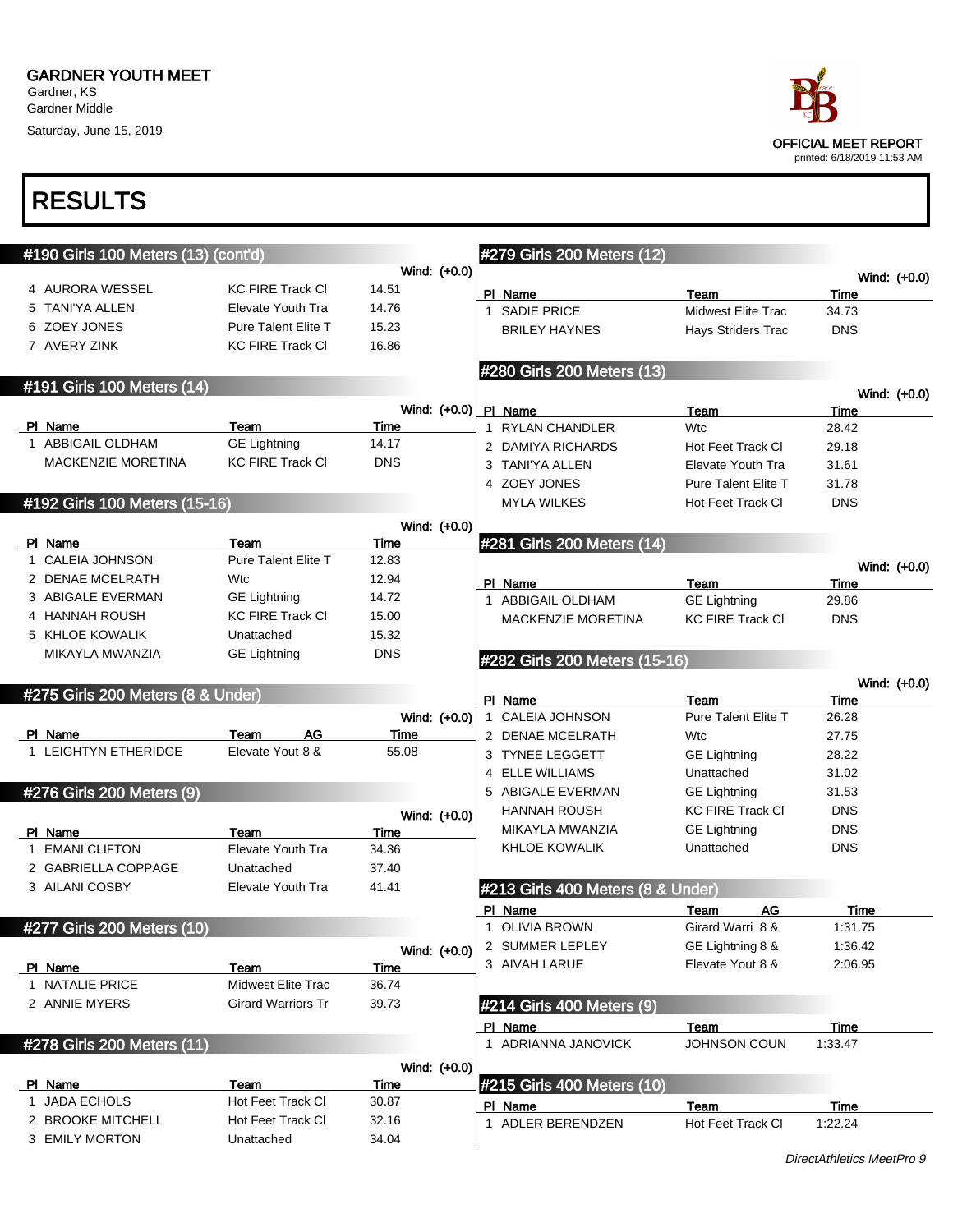Saturday, June 15, 2019



| #215 Girls 400 Meters (10) (cont'd) |                           |                 | #258 Girls 800 Meters (9)             |                                |                 |
|-------------------------------------|---------------------------|-----------------|---------------------------------------|--------------------------------|-----------------|
| PI Name                             | Team                      | Time            | PI Name                               | Team                           | <b>Time</b>     |
| 2 NATALIE PRICE                     | Midwest Elite Trac        | 1:26.32         | <b>BAYLI STERBENZ</b><br>$\mathbf{1}$ | <b>GE Lightning</b>            | 3:03.72         |
|                                     |                           |                 | 2 ADRIANNA JANOVICK                   | <b>JOHNSON COUN</b>            | 3:38.32         |
| #216 Girls 400 Meters (11)          |                           |                 |                                       |                                |                 |
| PI Name                             | Team                      | Time            | #259 Girls 800 Meters (10)            |                                |                 |
| 1 JADA ECHOLS                       | Hot Feet Track CI         | 1:09.81         | PI Name                               | Team                           | Time            |
| 2 LEAH ASKINS-DIETERICH             | Midwest Elite Trac        | 1:11.08         | <b>EMORY NESSA</b><br>$\mathbf{1}$    | <b>KC FIRE Track CI</b>        | 2:53.17         |
| 3 BROOKE MITCHELL                   | Hot Feet Track CI         | 1:13.67         | 2 CAMILA VELAZQUEZ                    | <b>GE Lightning</b>            | 3:12.77         |
| 4 KAIDENCE ALSTON                   | Elevate Youth Tra         | 1:14.15         | 3 ADDYSON MOFFITT                     | <b>KC FIRE Track CI</b>        | 3:19.15         |
| 5 JOVIE HAYES                       | Unattached                | 1:21.55         | <b>CHLOE VIELHAUER</b>                | <b>JOHNSON COUN</b>            | <b>DNS</b>      |
| #217 Girls 400 Meters (12)          |                           |                 | #260 Girls 800 Meters (11)            |                                |                 |
| PI Name                             | Team                      | Time            | PI Name                               | Team                           | <b>Time</b>     |
| 1 SADIE PRICE                       | Midwest Elite Trac        | 1:01.77         | LEAH ASKINS-DIETERICH<br>$\mathbf{1}$ | <b>Midwest Elite Trac</b>      | 2:46.83         |
| <b>BRILEY HAYNES</b>                | Hays Striders Trac        | NT              | 2 LILA STERBENZ                       | <b>GE Lightning</b>            | 2:54.47         |
| <b>MCKENNA SIMONS</b>               | Elevate Youth Tra         | <b>NT</b>       | 3 HALEY GUYER                         | <b>JOHNSON COUN</b>            | 3:33.77         |
| <b>LAUREN HODGKIN</b>               | <b>KC FIRE Track CI</b>   | <b>NT</b>       |                                       |                                |                 |
| <b>ADDISEN RATLEY</b>               | <b>GE Lightning</b>       | <b>NT</b>       | #261 Girls 800 Meters (12)            |                                |                 |
|                                     |                           |                 | PI Name                               | Team                           | Time            |
| #218 Girls 400 Meters (13)          |                           |                 | 1 ANNA CONROY                         | <b>GE Lightning</b>            | 2:51.91         |
| PI Name                             | Team                      | Time            | <b>MCKENNA SIMONS</b>                 | Elevate Youth Tra              | <b>DNS</b>      |
| 1 LILY BROWN                        | <b>Girard Warriors Tr</b> | 1:14.61         | <b>ADDISEN RATLEY</b>                 | <b>GE Lightning</b>            | <b>DNS</b>      |
| 2 AVERY ZINK                        | <b>KC FIRE Track CI</b>   | 1:20.63         |                                       |                                |                 |
| <b>TANI'YA ALLEN</b>                | Elevate Youth Tra         | <b>DNS</b>      | #262 Girls 800 Meters (13)            |                                |                 |
| #219 Girls 400 Meters (14)          |                           |                 | PI Name                               | Team                           | <b>Time</b>     |
|                                     |                           |                 | <b>DESTINY OCHS</b>                   | <b>Team United Stars</b>       | <b>DNS</b>      |
| PI Name<br><b>EMMA HENDERSON</b>    | Team<br>Wtc               | Time<br>1:03.87 |                                       |                                |                 |
| 2 ABBIGAIL OLDHAM                   |                           | 1:08.16         | #263 Girls 800 Meters (14)            |                                |                 |
| 3 ALYSSA HUFFMASTER                 | <b>GE Lightning</b>       | 1:12.00         | PI Name                               | Team                           | Time            |
|                                     | <b>GE Lightning</b>       |                 | NATALIE GERDES<br>1                   | <b>Pure Talent Elite T</b>     | 2:34.31         |
|                                     |                           |                 | 2 LAYNIE DAVIDSON                     | <b>KC FIRE Track CI</b>        | 2:43.74         |
| #220 Girls 400 Meters (15-16)       |                           |                 |                                       |                                |                 |
| PI Name                             | Team                      | Time            | #264 Girls 800 Meters (15-16)         |                                |                 |
| 1 CALEIA JOHNSON                    | Pure Talent Elite T       | 1:00.82         | PI Name                               | Team                           | Time            |
| 2 SIMONE SMITH                      | Pure Talent Elite T       | 1:11.34         | <b>ISABELLA MELGREN</b>               | Unattached                     | DNS             |
| 3 HANNAH ROUSH                      | <b>KC FIRE Track CI</b>   | 1:11.79         | <b>ELLE WILLIAMS</b>                  | Unattached                     | ΝT              |
| 4 PAIGE PRICE                       | Midwest Elite Trac        | 1:17.70         |                                       |                                |                 |
| <b>TYNEE LEGGETT</b>                | <b>GE Lightning</b>       | <b>DNS</b>      | #231 Girls 1500 Meters (8 & Under)    |                                |                 |
| <b>ELLE WILLIAMS</b>                | Unattached                | <b>DNS</b>      | PI Name                               |                                |                 |
|                                     |                           |                 | 1 OLIVIA ALVAREZ                      | Team<br>AG<br>GE Lightning 8 & | Time<br>7:09.74 |
| #257 Girls 800 Meters (8 & Under)   |                           |                 | 2 NATALIE HANCOCK                     | JOHNSON C8&                    | 7:16.96         |
| PI Name                             | <b>AG</b><br>Team         | <u>Time</u>     |                                       |                                |                 |
| 1 OLIVIA BROWN                      | Girard Warri 8 &          | 3:23.03         |                                       |                                |                 |
| 2 SUMMER LEPLEY                     | GE Lightning 8 &          | 3:40.08         |                                       |                                |                 |
| 3 NATALIE HANCOCK                   | <b>JOHNSON C8 &amp;</b>   | 4:04.91         |                                       |                                |                 |
| OLIVIA ALVAREZ                      | GE Lightning 8 &          | <b>DNS</b>      |                                       |                                |                 |
|                                     |                           |                 |                                       |                                |                 |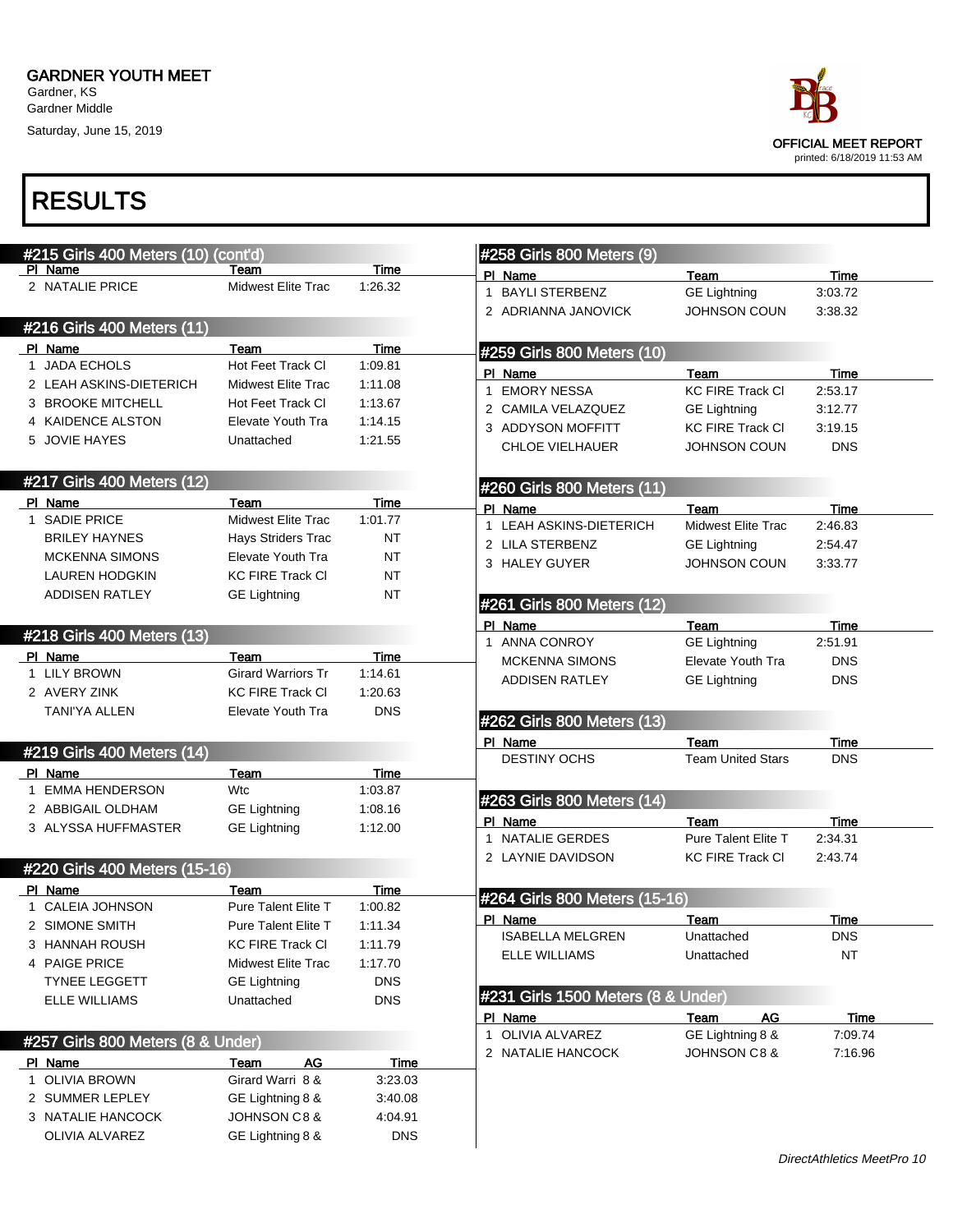Saturday, June 15, 2019



| #232 Girls 1500 Meters (9)     |                                  |                    |              | #167 Girls 100m Hurdles (13)    |                             |                      |
|--------------------------------|----------------------------------|--------------------|--------------|---------------------------------|-----------------------------|----------------------|
| PI Name                        | Team                             | Time               |              |                                 |                             | Wind: (+0.0)         |
| 1 BAYLI STERBENZ               | <b>GE Lightning</b>              | 5:55.98            |              | PI Name                         | Team                        | Time                 |
|                                |                                  |                    |              | 1 AURORA WESSEL                 | <b>KC FIRE Track CI</b>     | 22.24                |
| #233 Girls 1500 Meters (10)    |                                  |                    |              |                                 |                             |                      |
| PI Name                        | Team                             | Time               |              | #168 Girls 100m Hurdles (14)    |                             |                      |
| 1 EMORY NESSA                  | <b>KC FIRE Track CI</b>          | 5:43.59            |              |                                 |                             | Wind: (+0.0)         |
| 2 ADDYSON MOFFITT              | <b>KC FIRE Track CI</b>          | 5:44.68            |              | PI Name                         | Team                        | Time                 |
| 3 ANNIE MYERS                  | <b>Girard Warriors Tr</b>        | 6:43.82            |              | <b>EMMA HENDERSON</b>           | <b>Wtc</b>                  | <b>DNS</b>           |
| <b>CHLOE VIELHAUER</b>         | <b>JOHNSON COUN</b>              | <b>DNS</b>         |              |                                 |                             |                      |
|                                |                                  |                    |              | #169 Girls 100m Hurdles (15-16) |                             |                      |
| #234 Girls 1500 Meters (11)    |                                  |                    |              |                                 |                             | Wind: (+0.0)         |
| PI Name                        | Team                             | Time               |              | PI Name                         | Team                        | Time                 |
| 1 JOVIE HAYES                  | Unattached                       | 6:14.31            |              | 1 CLAIRE COLE                   | Unattached                  | 18.94                |
| 2 HALEY GUYER                  | <b>JOHNSON COUN</b>              | 7:01.27            |              | 2 JAYLYNE BELL                  | Unattached                  | 19.09                |
|                                |                                  |                    |              | 3 PAIGE PRICE                   | Midwest Elite Trac          | 21.46                |
| #235 Girls 1500 Meters (12)    |                                  |                    |              | AKUNNA NWASORIA                 | <b>Pure Talent Elite T</b>  | <b>DNS</b>           |
| PI Name                        | Team                             | Time               |              |                                 |                             |                      |
| 1 ANNA CONROY                  | <b>GE Lightning</b>              | 5:52.29            |              | #170 Girls 100m Hurdles (17-18) |                             |                      |
| <b>ADDISEN RATLEY</b>          | <b>GE Lightning</b>              | <b>DNS</b>         |              |                                 |                             | Wind: (+0.0)         |
|                                |                                  |                    |              | PI Name                         | Team                        | Time                 |
| #236 Girls 1500 Meters (13)    |                                  |                    |              | 1 TAYLOR GRASSER                | <b>GE Lightning</b>         | 18.13                |
|                                |                                  |                    |              |                                 |                             |                      |
| PI Name<br>DESTINY OCHS        | Team<br><b>Team United Stars</b> | Time<br><b>DNS</b> |              | #249 Girls 200m Hurdles (13)    |                             |                      |
|                                |                                  |                    |              |                                 |                             |                      |
|                                |                                  |                    |              | PI Name                         | Team                        | Wind: (+0.0)<br>Time |
| #237 Girls 1500 Meters (14)    |                                  |                    |              | 1 LILY BROWN                    | <b>Girard Warriors Tr</b>   | 37.98                |
| PI Name                        | Team                             | Time               |              |                                 |                             |                      |
| 1 NATALIE GERDES               | Pure Talent Elite T              | 5:19.10            |              |                                 |                             |                      |
| 2 LAYNIE DAVIDSON              | <b>KC FIRE Track CI</b>          | 5:35.13            |              | #250 Girls 200m Hurdles (14)    |                             |                      |
|                                |                                  |                    |              |                                 |                             | Wind: (+0.0)         |
| #238 Girls 1500 Meters (15-16) |                                  |                    |              | PI Name<br>1 ALYSSA HUFFMASTER  | Team<br><b>GE Lightning</b> | Time                 |
| PI Name                        | Team                             | Time               |              |                                 |                             | 36.05                |
| <b>ISABELLA MELGREN</b>        | Unattached                       | <b>DNS</b>         |              |                                 |                             |                      |
|                                |                                  |                    |              | #253 Girls 400m Hurdles (15-16) |                             |                      |
| #153 Girls 3000 Meters (11)    |                                  |                    |              | PI Name                         | Team                        | Time                 |
| PI Name                        | Team                             | Time               |              | 1 CLAIRE COLE                   | Unattached                  | 1:14.98              |
| 1 HALEY GUYER                  | <b>JOHNSON COUN</b>              | 14:01.40           |              | 2 ABIGALE EVERMAN               | <b>GE Lightning</b>         | 1:24.05              |
|                                |                                  |                    |              | AKUNNA NWASORIA                 | Pure Talent Elite T         | <b>DNS</b>           |
| #165 Girls 80m Hurdles (11)    |                                  |                    |              |                                 |                             |                      |
|                                |                                  |                    | Wind: (+0.0) | #3 Girls High Jump (10)         |                             |                      |
| PI Name                        | Team                             | Time               |              | PI Name                         | Team                        | Mark                 |
| 1 LILA STERBENZ                | <b>GE Lightning</b>              | 17.65              |              | 1 ADLER BERENDZEN               | Hot Feet Track Cl 2' 11"    |                      |
|                                |                                  |                    |              |                                 |                             |                      |
|                                |                                  |                    |              |                                 |                             |                      |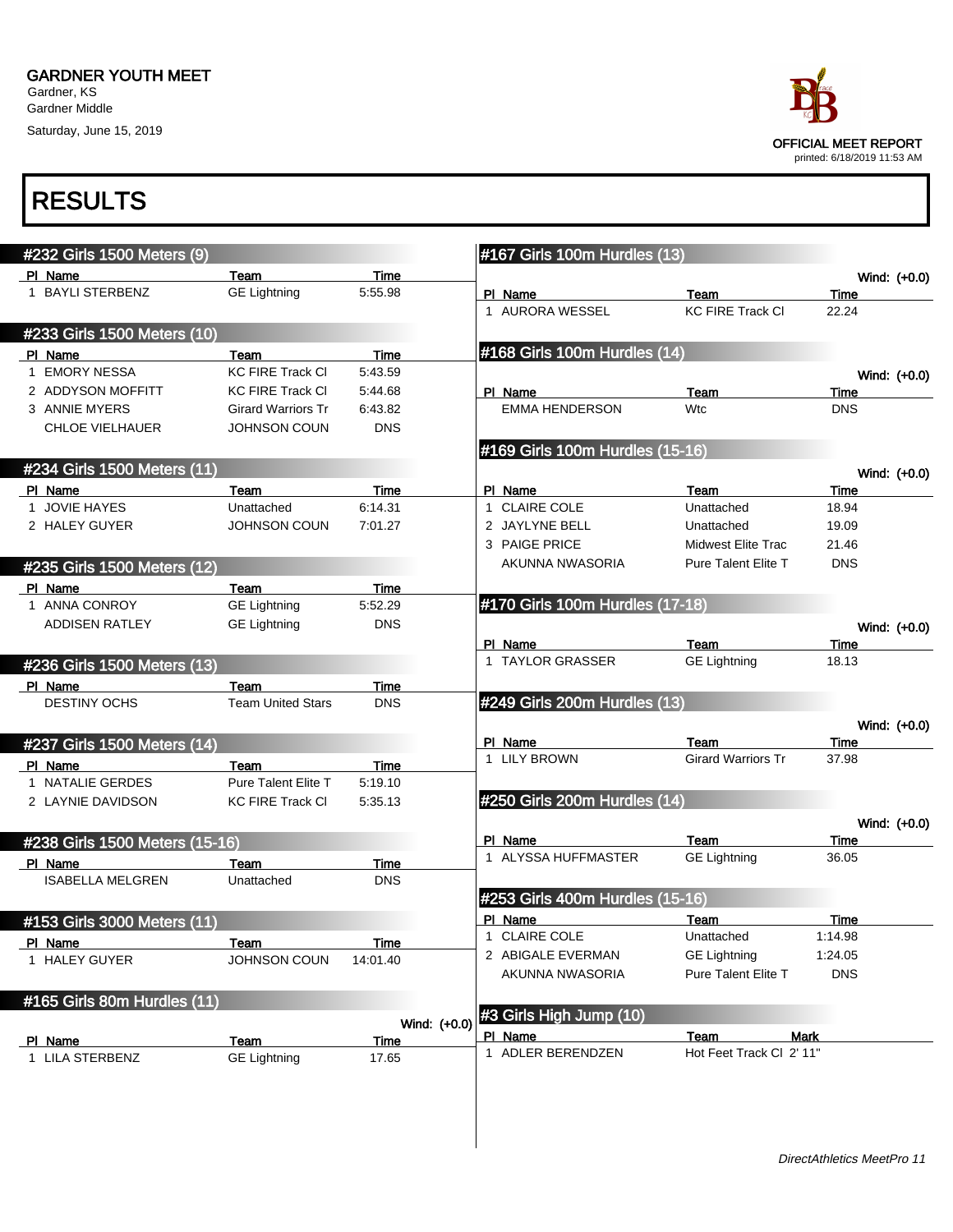Saturday, June 15, 2019



|             | #4 Girls High Jump (11)          |                             |                         |              | #37 Girls Long Jump (8 & Under) (cont'd) |                                                          |                          |
|-------------|----------------------------------|-----------------------------|-------------------------|--------------|------------------------------------------|----------------------------------------------------------|--------------------------|
|             | PI Name                          | Team                        | <b>Mark</b>             |              | PI Name                                  | Team<br>AG                                               | Mark                     |
|             | 1 SOPHIA SCHWARTZKOPF            | Unattached                  | 3'7''                   |              | <b>AIVAH LARUE</b>                       | Elevate Yout 8 &                                         | NM (NW)                  |
|             | #5 Girls High Jump (12)          |                             |                         |              | #38 Girls Long Jump (9)                  |                                                          |                          |
|             | PI Name                          | Team                        | <b>Mark</b>             |              | PI Name                                  | Team                                                     | <b>Mark</b>              |
|             | 1 MACKENZIE TOMLINSON            | Unattached                  | 3'7''                   | $\mathbf{1}$ | <b>EMANI CLIFTON</b>                     | Elevate Youth Tra 11' 3 <sup>1</sup> / <sub>2</sub> (NW) |                          |
|             | 2 JOCELYN SCHWARTZKOPF           | Unattached                  | 3'3"                    |              | 2 BAYLI STERBENZ                         | <b>GE Lightning</b>                                      | $10' 6''$ (NW)           |
|             |                                  |                             |                         |              | 3 BREE HAYES                             | Unattached                                               | $8'$ 2" (NW)             |
|             | #6 Girls High Jump (13)          |                             |                         |              | PAIGE TAYLOR                             | <b>GE Lightning</b>                                      | $NM$ (NW)                |
|             | PI Name                          | Team                        | <b>Mark</b>             |              |                                          |                                                          |                          |
|             | 1 LILY BROWN                     | Girard Warriors Tr 4' 7"    |                         |              | #39 Girls Long Jump (10)                 |                                                          |                          |
|             | <b>DESTINY OCHS</b>              | <b>Team United StarsDNS</b> |                         |              | PI Name                                  | Team                                                     | <b>Mark</b>              |
|             |                                  |                             |                         |              | 1 ANNIE MYERS                            | Girard Warriors Tr 10' 7" (NW)                           |                          |
|             | #7 Girls High Jump (14)          |                             |                         |              | 2 CAMILA VELAZQUEZ                       | <b>GE Lightning</b>                                      | $9'7'2$ (NW)             |
|             |                                  |                             | <b>Mark</b>             |              | <b>CHLOE VIELHAUER</b>                   | <b>JOHNSON COUN NM (NW)</b>                              |                          |
|             | PI Name<br><b>EMMA HENDERSON</b> | Team<br>Wtc                 | <b>DNS</b>              |              |                                          |                                                          |                          |
|             |                                  |                             |                         |              | #40 Girls Long Jump (11)                 |                                                          |                          |
|             |                                  |                             |                         |              | PI Name                                  | Team                                                     | <b>Mark</b>              |
|             | #8 Girls High Jump (15-16)       |                             |                         |              | 1 KAIDENCE ALSTON                        | Elevate Youth Tra 13' 4 <sup>1</sup> / <sub>2</sub> (NW) |                          |
|             | PI Name                          | Team                        | Mark                    |              | 2 EMILY MORTON                           | Unattached                                               | 12' 9" (NW)              |
|             | 1 CLAIRE COLE                    | Unattached                  | 5'1"                    |              | 3 SOPHIA SCHWARTZKOPF                    | Unattached                                               | $11' 8''$ (NW)           |
|             | 2 LAUREN WOELK                   | Pure Talent Elite T4' 11"   |                         |              | 4 LEAH ASKINS-DIETERICH                  | Midwest Elite Trac 11' 5" (NW)                           |                          |
|             | 3 JAYLYNE BELL                   | Unattached                  | 4' 9"                   |              | 4 LILA STERBENZ                          | <b>GE Lightning</b>                                      | $11'5''$ (NW)            |
|             |                                  |                             |                         |              | 6 JOVIE HAYES                            | Unattached                                               | 11' 4 $\frac{1}{2}$ (NW) |
|             | #25 Girls Pole Vault (14)        |                             |                         |              |                                          |                                                          |                          |
|             | PI Name                          | Team                        | <b>Mark</b>             |              | #41 Girls Long Jump (12)                 |                                                          |                          |
|             | 1 MADDIE BUERGIN                 | Girard Warriors Tr 7' 1"    |                         |              | PI Name                                  | Team                                                     | <b>Mark</b>              |
|             | 2 ALYSSA HUFFMASTER              | <b>GE Lightning</b>         | 6'6''                   |              | 1 MACKENZIE TOMLINSON                    | Unattached                                               | 9' 10 $\frac{1}{2}$ (NW) |
|             |                                  |                             |                         |              | 2 JOCELYN SCHWARTZKOPF                   | Unattached                                               | $7' 8''$ (NW)            |
|             | #26 Girls Pole Vault (15-16)     |                             |                         |              | <b>MCKENNA SIMONS</b>                    | Elevate Youth Tra NM (NW)                                |                          |
|             | PI Name                          | Team                        | Mark                    |              |                                          |                                                          |                          |
|             | 1 AMBER AVERY                    | KC FIRE Track CI 8' 6"      |                         |              | #42 Girls Long Jump (13)                 |                                                          |                          |
|             | 2 KAIRA MANNIO                   | Unattached                  | 7'6''                   |              |                                          | Team                                                     |                          |
|             | 3 HAILEY MCGOWEN                 | Girard Warriors Tr 7' 6"    |                         | $\mathbf 1$  | PI Name<br>EMERY KEEBAUGH                | Midwest Elite Trac 15' 1" (NW)                           | <b>Mark</b>              |
|             |                                  |                             |                         |              | 1 MYLA WILKES                            | Hot Feet Track CI 15' 1" (NW)                            |                          |
|             | #27 Girls Pole Vault (17-18)     |                             |                         |              | 3 LILY BROWN                             | Girard Warriors Tr 13' 10" (NW)                          |                          |
|             | PI Name                          | Team                        | Mark                    |              | 4 TANI'YA ALLEN                          | Elevate Youth Tra 13' 4" (NW)                            |                          |
|             | 1 MORGAN MCINTIRE                | Unattached                  | 9'6''                   |              | 5 ZOEY JONES                             | Pure Talent Elite T12' 7" (NW)                           |                          |
|             | 2 SHAWNDA RUTLEDGE               | Girard Warriors Tr 6' 0"    |                         |              | 6 AURORA WESSEL                          | KC FIRE Track CI 12' 0" (NW)                             |                          |
|             |                                  |                             |                         |              |                                          |                                                          |                          |
|             | #37 Girls Long Jump (8 & Under)  |                             |                         |              | <b>DESTINY OCHS</b>                      | Team United StarsNM (NW)                                 |                          |
|             | PI Name                          | Team<br>AG                  | <b>Mark</b>             |              | #43 Girls Long Jump (14)                 |                                                          |                          |
| $\mathbf 1$ | <b>OLIVIA BROWN</b>              | Girard Warri 8 &            | 10' $1\frac{1}{2}$ (NW) |              |                                          |                                                          |                          |
|             | 2 OLIVIA ALVAREZ                 | GE Lightning 8 &            | $7'3''$ (NW)            |              | PI Name                                  | Team                                                     | <b>Mark</b>              |
|             | 3 SUMMER LEPLEY                  | GE Lightning 8 &            | 6' 4 $\frac{1}{2}$ (NW) |              | ALYSSA HUFFMASTER                        | <b>GE Lightning</b>                                      | DNS (NW)                 |
|             | 4 VIOLET RUSSELL                 | Unattached 8 &              | 4' 9" (NW)              |              |                                          |                                                          |                          |
|             |                                  |                             |                         |              |                                          |                                                          |                          |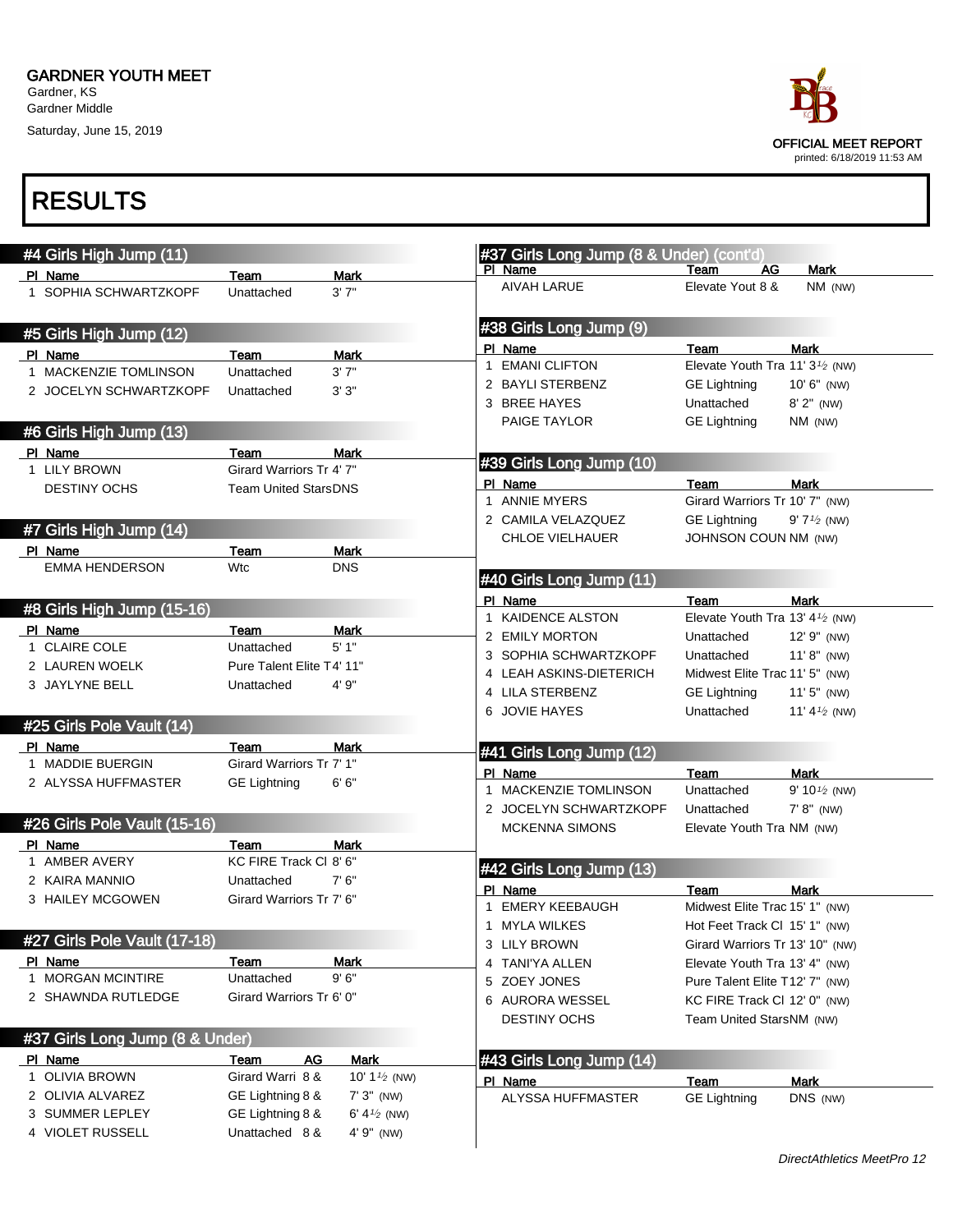Saturday, June 15, 2019



| #44 Girls Long Jump (15-16)   |                                 |              | #97 Girls Discus (14)          |                                   |             |
|-------------------------------|---------------------------------|--------------|--------------------------------|-----------------------------------|-------------|
| PI Name                       | Team                            | <b>Mark</b>  | PI Name                        | Team                              | <b>Mark</b> |
| 1 SIMONE SMITH                | Pure Talent Elite T15' 6" (NW)  |              | 1 LAURYN BIRMINGHAM            | Pure Talent Elite T76' 5"         |             |
| 2 TYNEE LEGGETT               | <b>GE Lightning</b>             | 15' 1" (NW)  | 2 ISA MOSELY                   | Unattached                        | 39' 1"      |
| 3 JAYLYNE BELL                | Unattached                      | 13' 10" (NW) |                                |                                   |             |
| 4 ABIGALE EVERMAN             | <b>GE Lightning</b>             | 13' 9" (NW)  | #98 Girls Discus (15-16)       |                                   |             |
|                               |                                 |              | PI Name                        | Team                              | <b>Mark</b> |
| #45 Girls Long Jump (17-18)   |                                 |              | 1 SIERRA DEMPSEY               | Unattached                        | 85' 10"     |
| PI Name                       | Team                            | <b>Mark</b>  | 2 MADISON MEARS                | Unattached                        | 84' 1"      |
| 1 TAYLOR GRASSER              | <b>GE Lightning</b>             | 15' 2" (NW)  | 3 EMILY MILLER                 | KC FIRE Track CI 78' 11"          |             |
|                               |                                 |              | <b>MADISON SMITH</b>           | <b>KC FIRE Track CI NM</b>        |             |
| #60 Girls Triple Jump (13)    |                                 |              |                                |                                   |             |
| PI Name                       | Team                            | <b>Mark</b>  | #99 Girls Discus (17-18)       |                                   |             |
| 1 EMERY KEEBAUGH              | Midwest Elite Trac 33' 3" (NW)  |              | PI Name                        | Team                              | <b>Mark</b> |
|                               |                                 |              | 1 ELLA STEWART                 | Unattached                        | 104' 6"     |
| #62 Girls Triple Jump (15-16) |                                 |              |                                |                                   |             |
| PI Name                       | Team                            | Mark         | #109 Girls Javelin (8 & Under) |                                   |             |
| 1 SIMONE SMITH                | Pure Talent Elite T35' 2" (NW)  |              | PI Name                        | Team<br>AG                        | Mark        |
| 2 JAYLYNE BELL                | Unattached                      | 30' 5" (NW)  | 1 VIOLET RUSSELL               | Unattached<br>8 &                 | 32' 10"     |
| AKUNNA NWASORIA               | Pure Talent Elite TDNS (NW)     |              |                                |                                   |             |
|                               |                                 |              | #110 Girls Javelin (9)         |                                   |             |
| #74 Girls Shot Put (9)        |                                 |              | PI Name                        | Team                              | <b>Mark</b> |
| PI Name                       | Team                            | <b>Mark</b>  | 1 BREE HAYES                   | Unattached                        | 25' 1"      |
| PAIGE TAYLOR                  | <b>GE Lightning</b>             | <b>DNS</b>   |                                |                                   |             |
|                               |                                 |              | #111 Girls Javelin (10)        |                                   |             |
| #78 Girls Shot Put (13)       |                                 |              |                                |                                   |             |
|                               |                                 |              | PI Name<br>1 NATALIE PRICE     | Team<br>Midwest Elite Trac 35' 1" | <b>Mark</b> |
| PI Name<br>1 AVERY ZINK       | Team<br>KC FIRE Track Cl 23' 4" | Mark         |                                |                                   |             |
|                               |                                 |              |                                |                                   |             |
|                               |                                 |              | #112 Girls Javelin (11)        |                                   |             |
| #79 Girls Shot Put (14)       |                                 |              | PI Name                        | Team                              | <b>Mark</b> |
| PI Name                       | Team                            | <b>Mark</b>  | 1 SOPHIA SCHWARTZKOPF          | Unattached                        | 53' 10"     |
| 1 ISA MOSELY                  | Unattached                      | 18' 11"      |                                |                                   |             |
|                               |                                 |              | #113 Girls Javelin (12)        |                                   |             |
| #80 Girls Shot Put (15-16)    |                                 |              | PI Name                        | Team                              | <b>Mark</b> |
| PI Name                       | Team                            | Mark         | 1 MACKENZIE TOMLINSON          | Unattached                        | 42' 4"      |
| 1 MADISON BLUME               | <b>GE Lightning</b>             | 27' 10"      |                                |                                   |             |
| 2 EMILY MILLER                | KC FIRE Track CI 27' 3"         |              | #114 Girls Javelin (13)        |                                   |             |
| 3 MADISON MEARS               | Unattached                      | 26' 10"      | PI Name                        | <b>Team</b>                       | <b>Mark</b> |
| 4 AMBER AVERY                 | KC FIRE Track CI 23' 4"         |              | 1 ADDISON COMSTOCK             | Unattached                        | 50' 4"      |
|                               |                                 |              |                                |                                   |             |
| #95 Girls Discus (12)         |                                 |              | #115 Girls Javelin (14)        |                                   |             |
| PI Name                       | Team                            | <b>Mark</b>  | PI Name                        | Team                              | Mark        |
| 1 JOCELYN SCHWARTZKOPF        | Unattached                      | 44' 2"       | 1 KATIE ELPERS                 | Unattached                        | 73'7"       |
|                               |                                 |              | 2 LAURYN BIRMINGHAM            | Pure Talent Elite T64' 7"         |             |
|                               |                                 |              |                                |                                   |             |